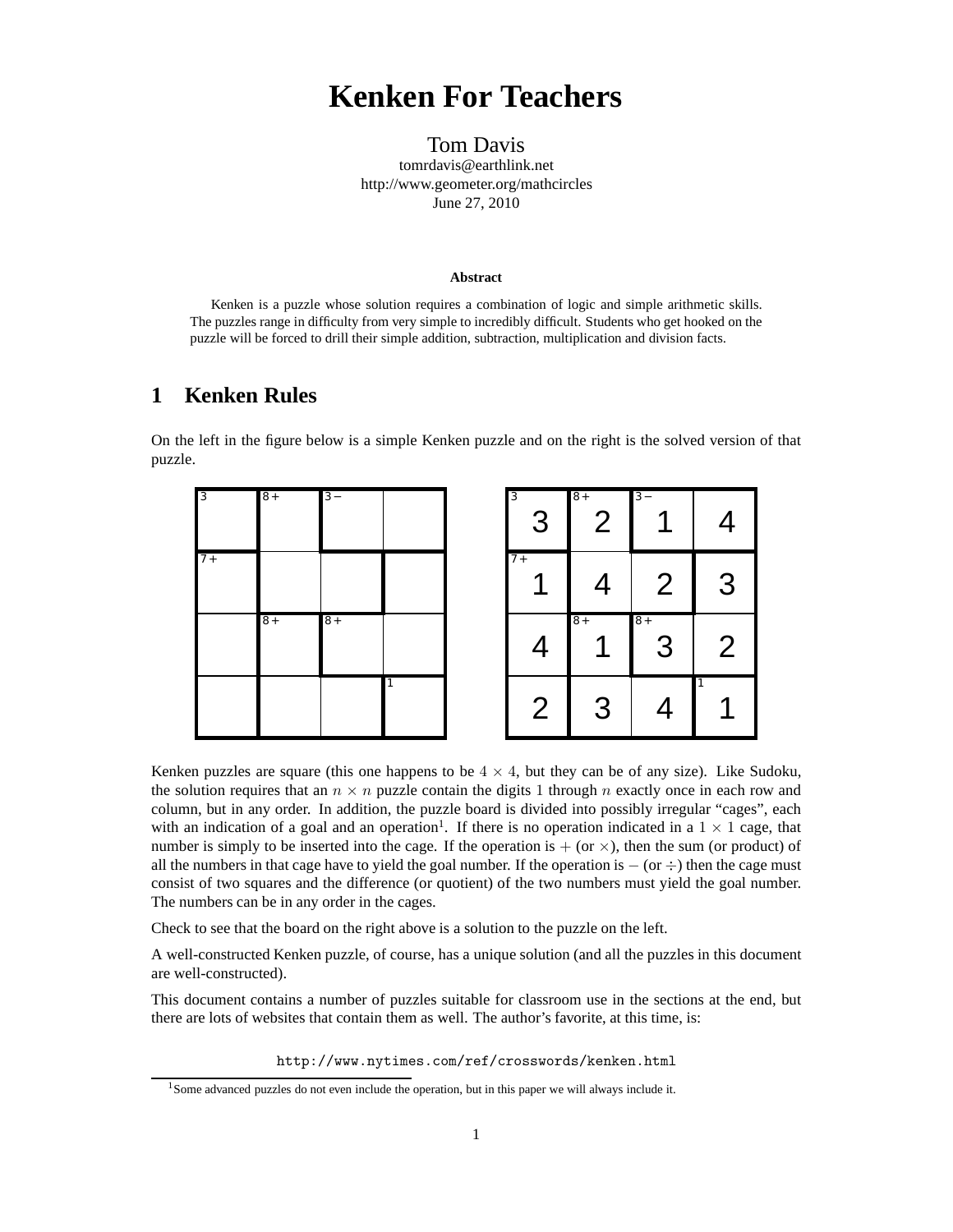where a new set of puzzles of differing size and difficulty is posted every day.

The following Kenken puzzles are not at all easy, but they are beautiful:

http://www.stanford.edu/∼tsnyder/kenken.htm

### **2 Classroom Use**

Kids can learn a lot just trying to solve a few simple puzzles either by themselves or better, in small groups knowing nothing other than the goal. Have the kids work on an easy puzzle, and then have members of each group explain the sorts of logic they used to solve the puzzle. Make a list on the board of the strategies (even the easiest ones, like "If you know all but one of the numbers in a row/column, then the last number is the one that's missing from the set  $\{1, 2, \dots, n\}$ .", where n will probably be 4 for the first puzzles you give them).

In Section 10 is a page of six  $4 \times 4$  puzzles that are fairly easy. The solutions, in case you need them, are in Section 16.

All the other puzzles are  $6 \times 6$  (and one very easy  $9 \times 9$ ). Often students are much more comfortable with addition/subtraction than multiplication/division, and there is an entire page of  $6 \times 6$  puzzles that use addition and subtraction goals only.

The author has found it useful in presentations to make a transparency of the puzzles to be presented and to project them onto a whiteboard so that the solution can be filled in and discussed using normal whiteboard markers.

For advanced kids, after some practice with puzzle solutions, you can have them try to generate their own puzzles. This is discussed in Section 9.

You can use Kenken puzzles as a gentle introduction to proof. If you look at the descriptions of he solutions to the puzzles in Sections 3, 4 or 8, you will see that each is basically a mathematical proof that the solution is correct. The statements involve possible numbers to fill in the squares, and each requires a reason. You could assign puzzles (probably of size  $4 \times 4$  to keep the number of steps in the proof manageable) and require a step-by-step explanation of why each conclusion is reached. Students who are afraid of "mathematical proofs" may not even realize that the explanations in the sections referenced above are themselves basically mathematical proofs.

### **3 Solution Strategies**

What follows is a description of some of the techniques that can be used to solve typical Kenken puzzles. We'll begin with a fairly easy  $4 \times 4$  puzzle, and go through the solution step by step. Here is the puzzle:

| $\overline{4}$ |      | $8+$ | $3 -$      |
|----------------|------|------|------------|
| $7+$           |      |      |            |
| $3 \times$     | $7+$ |      | $6 \times$ |
|                |      |      |            |

An experienced Kenken solver will probably do most of the steps below in his/her head, but the explanation below is done in complete detail.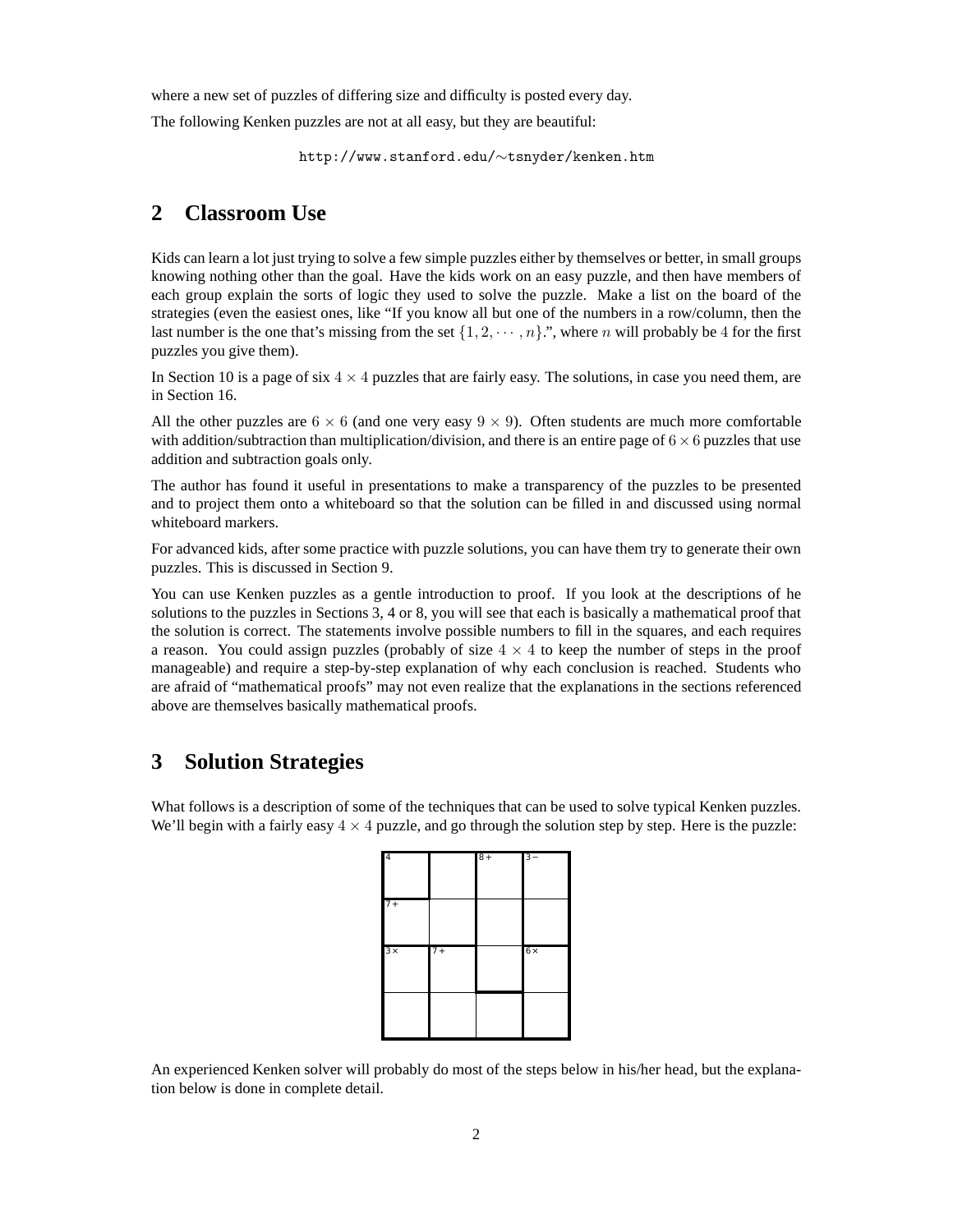First of all, we can fill in the cages that contain only one square. In this example, the only cage like that is the one in the upper-left corner. In addition, since we know that the numbers in any row and column are chosen from the set  $\{1, 2, 3, 4\}$ , we can see that the only pairs of numbers that can multiply to yield 3 are 1 and 3, and the only pair of numbers whose difference is 3 are 1 and 4. This constrains the cages in the lower left and upper right to contain those pairs of numbers, but we do not know the order, so we will just indicate with tiny numbers in the squares what the possibilities are. After doing that, our puzzle looks like:



Since there is already a 4 in the first row, 4 is not a possibility in the upper-right square, so it must be 1, and the square below it must therefore contain a 4. In the first column, 1 and 3 must be in the lower left cage and 4 is at the top, so a 2 is the only remaining possibility in the second square down:

| 4<br>4                 |      | $8+$ | $3-$      |
|------------------------|------|------|-----------|
| $7+$<br>$\overline{2}$ |      |      | 4         |
| $3 \times$<br>13       | $7+$ |      | $6\times$ |
| 13                     |      |      |           |

Since 1 and 4 are used in the last column, the two numbers that multiply to yield 6 must be 2 and 3. In the third column, the top cage adds to 8 and since all four numbers in the column add to  $1 + 2 + 3 + 4 = 10$ , the square at the bottom of that column must contain a 2:

| 4                      |       | $8+$ |           |
|------------------------|-------|------|-----------|
| $7+$<br>$\overline{2}$ |       |      | 4         |
| $3 \times$             | $7 +$ |      | $6\times$ |
| 13                     |       |      | 23        |

The 2 at the bottom of the third column forces a 3 in the lower right square (and hence a 2 above it). Then that 3 in the lower right forces a 1 in the lower left (and hence a 3 above it):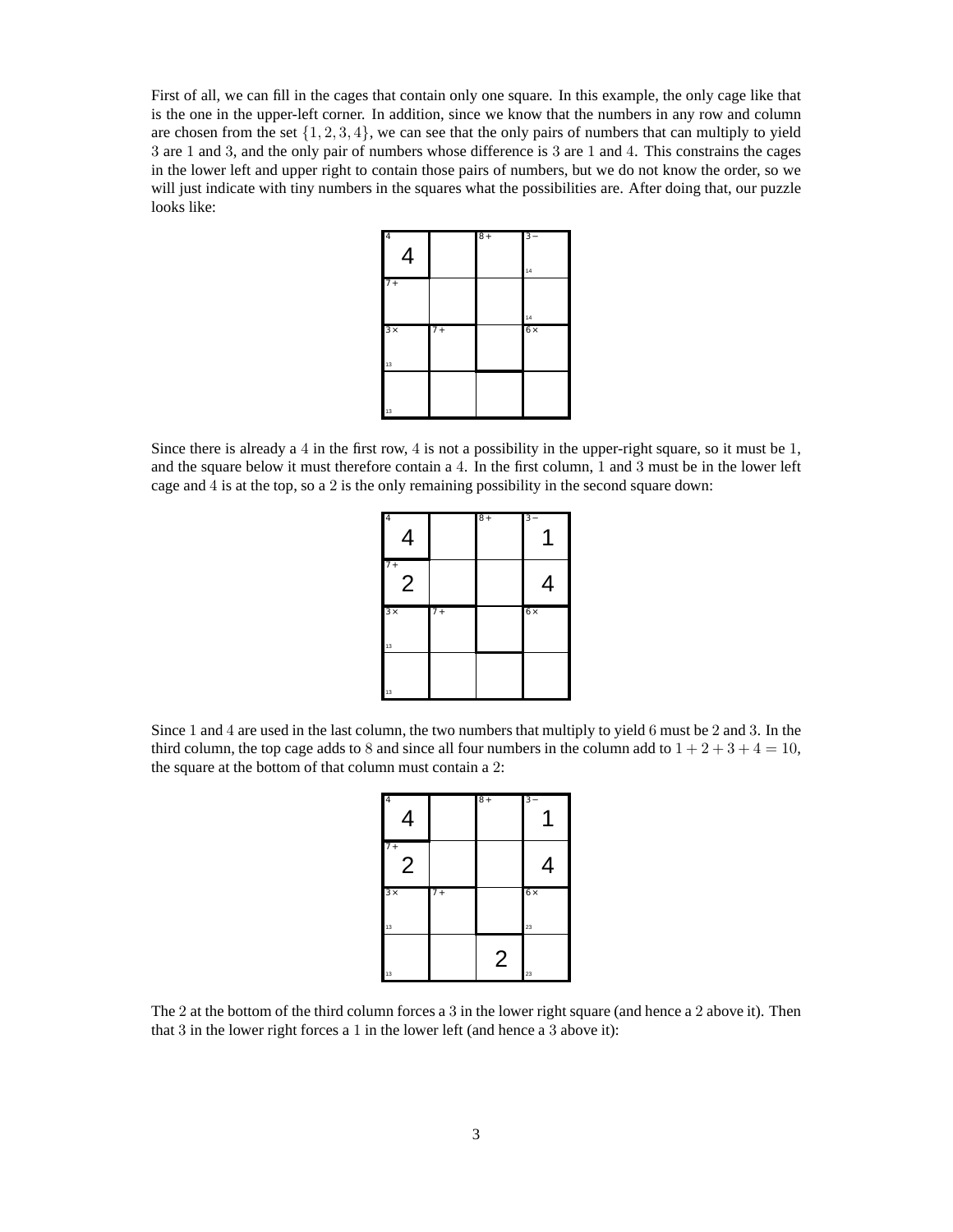| 4<br>4     |      | $8+$ | $3 -$          |
|------------|------|------|----------------|
| $7+$<br>2  |      |      | 4              |
| $3 \times$ | $7+$ |      | $6 \times$     |
| 3          |      |      | $\overline{2}$ |

Now it's easy to make progress: a 4 must go at the bottom of the second column since the other numbers are in use, and above it, a 1, so that the three numbers add to 7. With a 4 and 1 in that second column, the remaining numbers in the column are 2 and 3 and since there's a 2 in the second row already, their order is determined:

| 4                                  | 2    | $8+$ |                             |
|------------------------------------|------|------|-----------------------------|
| $\overline{7}$ +<br>$\overline{2}$ | 3    |      | 4                           |
|                                    |      |      |                             |
| 3x<br>3                            | $7+$ |      | $6\times$<br>$\overline{2}$ |

The remaining three empty squares are easy to fill in because we know the other three numbers in each row, and we have the complete solution:

| 4                      | 2                | $\overline{8}$ +<br>3 |                 |
|------------------------|------------------|-----------------------|-----------------|
| $7+$<br>$\overline{2}$ | 3                |                       | 4               |
| 3x<br>3                | $\overline{7}$ + | 4                     | $6 \times$<br>2 |
|                        | 4                | 2                     | 3               |

## **4 An Intermediate Example**

Consider the following  $6 \times 6$  Kenken puzzle. You may want to try it yourself before reading ahead for the solution. When we say "the solution", we really mean "a solution", since for most puzzles, there are different paths that can lead to the answer.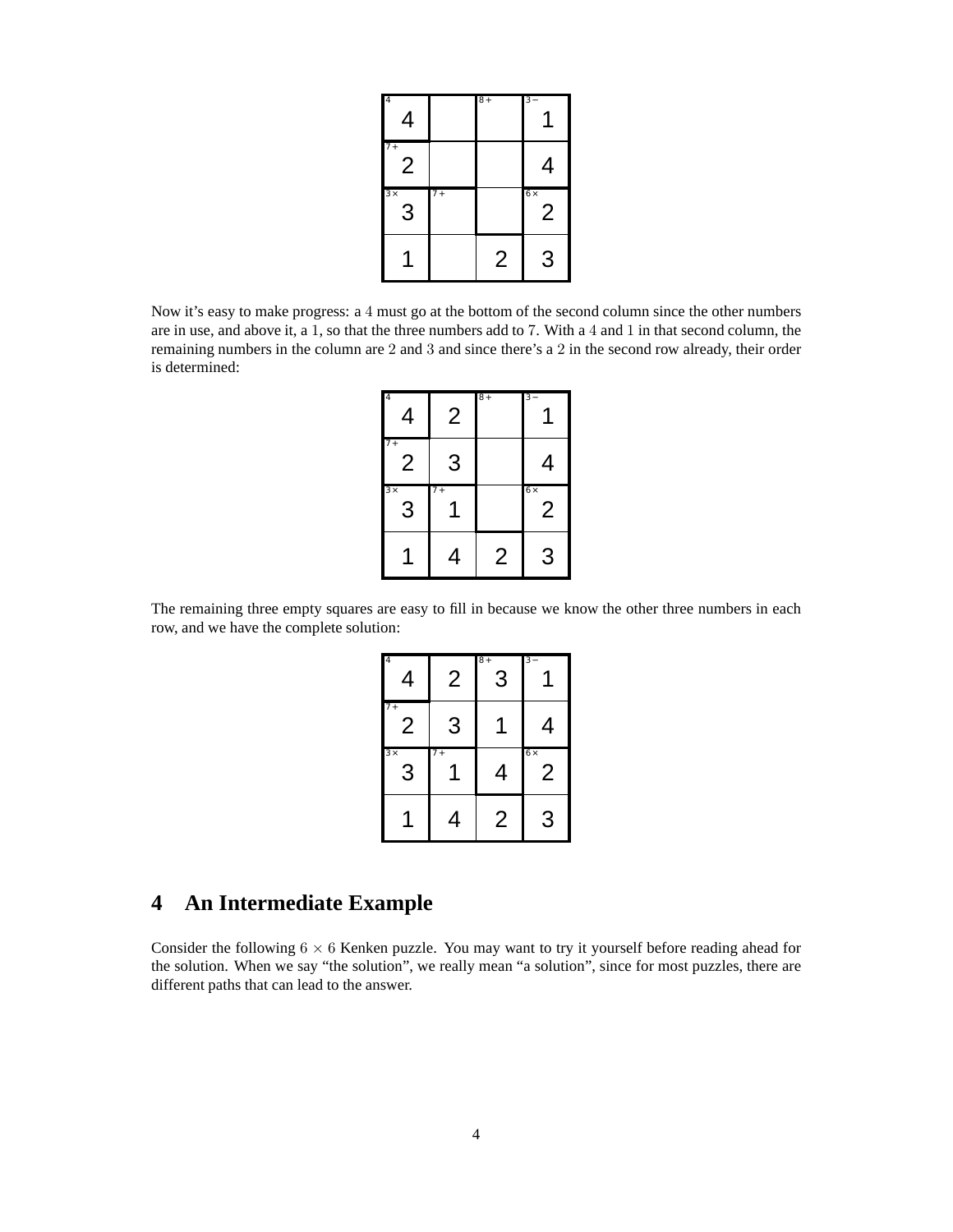| $7+$            | $14 +$ |                  |        |           | $3 -$          |
|-----------------|--------|------------------|--------|-----------|----------------|
|                 |        | $\overline{1}$ – |        | $6\times$ |                |
| $5\times$       |        | $\overline{3}$   | $15 +$ |           | $\overline{4}$ |
| $\overline{2}$  |        |                  |        |           | $8+$           |
| $18 +$          |        | $\overline{4}$   | $10 +$ |           |                |
| $6\phantom{.0}$ | $2 +$  |                  |        |           |                |

We'll begin as before, filling in the single-square cages and in addition, we can indicate that 1 and 5 are the only candidates in the cage with the  $5\times$  goal:

| $7+$                             | $14 +$   |                                  |        |           | $3 -$               |
|----------------------------------|----------|----------------------------------|--------|-----------|---------------------|
|                                  |          | $1 -$                            |        | $6\times$ |                     |
| $5\times$<br>15                  | $15\,$   | 3<br>3                           | $15 +$ |           | $\overline{4}$<br>4 |
| $\overline{2}$<br>$\overline{2}$ |          |                                  |        |           | $8+$                |
| $18 +$                           |          | $\overline{4}$<br>$\overline{4}$ | $10 +$ |           |                     |
| $\overline{6}$<br>$\overline{6}$ | $2 \div$ |                                  |        |           |                     |

In the third row, we've identified the squares where 1, 3, 4 and 5 go, so 2 and 6 go in the others. If the 2 were to go in the 15+ cage, the other two squares would have to add to 13 and that's impossible, since 6 is the largest number we can use. Thus the 6 goes in the 15+ cage and the 2 in the other (the  $6 \times$  cage). We can also fill in the other entry (3) in the  $6 \times \text{cage}$ :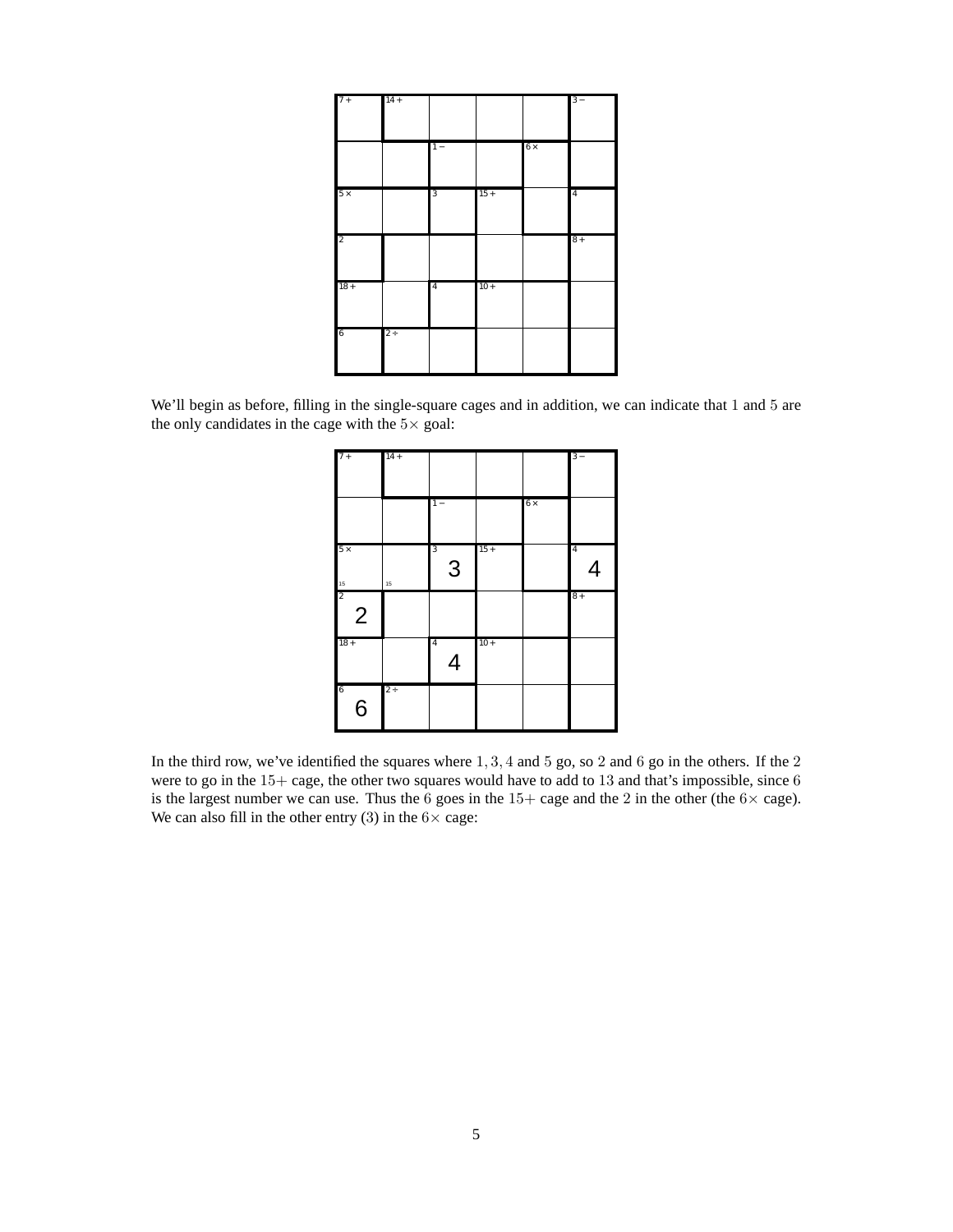| $7+$                        | $14 +$ |                     |             |                | $3 -$          |
|-----------------------------|--------|---------------------|-------------|----------------|----------------|
|                             |        | $\overline{1}$ –    |             | $6\times$<br>3 |                |
| $5\times$<br>$\frac{15}{2}$ | $15\,$ | 3<br>3              | $15 +$<br>6 | $\overline{2}$ | $\overline{4}$ |
| $\overline{2}$              |        |                     |             |                | $8+$           |
| $18 +$                      |        | $\overline{4}$<br>4 | $10 +$      |                |                |
| 6<br>$6\phantom{1}6$        | $2 +$  |                     |             |                |                |

The next step requires a tiny bit of algebra. The bottom four squares in the sixth column add to  $4+8 = 12$ , and since all six numbers in any row or column add to  $1 + 2 + 3 + 4 + 5 + 6 = 21$ , the two entries in the upper-right cage add to  $21 - 12 = 9$ . Now we need two numbers that add to 9 and whose difference is 3 and the only possibilities are 3 and 6. Since there's already a 3 in the second row, the positions of the 3 and 6 are determined. We can use the same trick again in the top row: the 3 in the upper-right and the 14 in the middle four squares add to 17, so the remaining number (in the upper-left corner) must be  $21 - 17 = 4$ :

| $7+$<br>$\overline{4}$           | $14 +$  |                     |             |                 | $3 -$<br>3     |
|----------------------------------|---------|---------------------|-------------|-----------------|----------------|
|                                  |         | $1 -$               |             | $6 \times$<br>3 | 6              |
| $5 \times$                       | 15      | 3<br>3              | $15 +$<br>6 | $\overline{2}$  | $\overline{4}$ |
| $\frac{15}{2}$<br>$\overline{2}$ |         |                     |             |                 | $8+$           |
| $18 +$                           |         | $\overline{4}$<br>4 | $10 +$      |                 |                |
| 6<br>6                           | $2\div$ |                     |             |                 |                |

Next, we see that the first and second squares in the second row have to add to 3 to make the cage sum 7 so they must be 1 and 2. The 2 can't go in the first column, so the second row, first column is a 1. That forces a 5 below it and a 1 to the right of that. Finally, the 1− cage in the second row must contain a 4 and 5 in some order, since those are the only missing numbers, but the 4 already in column 3 determines the order of those two numbers: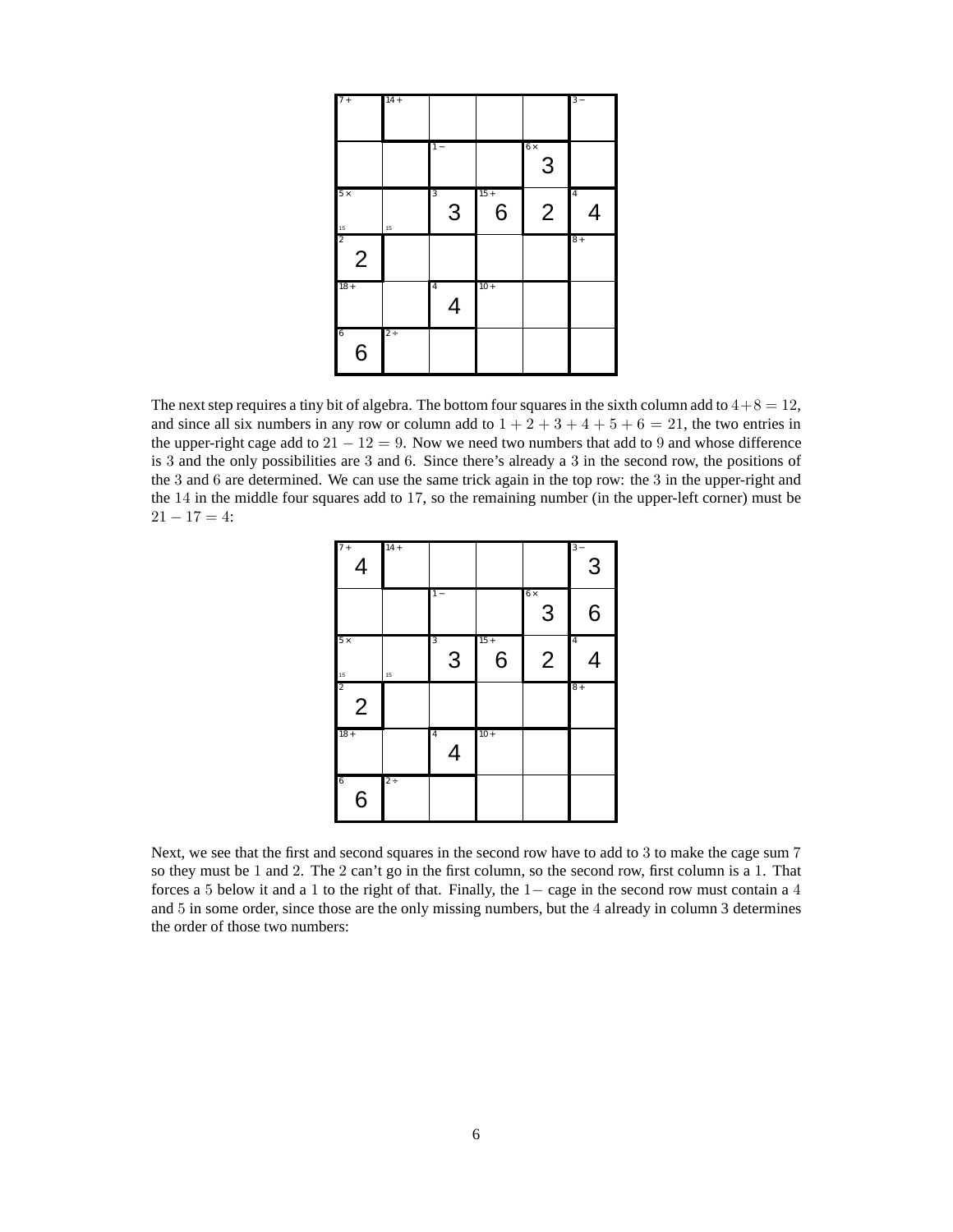| $7+$<br>$\overline{4}$                    | $14 +$         |                     |             |                | $3 -$<br>3          |
|-------------------------------------------|----------------|---------------------|-------------|----------------|---------------------|
| 1                                         | $\overline{2}$ | $1 -$<br>5          | 4           | $6\times$<br>3 | 6                   |
| $5 \times$<br>$\overline{5}$              |                | 3<br>3              | $15 +$<br>6 | $\overline{2}$ | $\overline{4}$<br>4 |
| $\overline{\mathbf{c}}$<br>$\overline{2}$ |                |                     |             |                | $8+$                |
| $18 +$                                    |                | $\overline{4}$<br>4 | $10 +$      |                |                     |
| $\overline{6}$<br>6                       | $2 +$          |                     |             |                |                     |

It is easy to fill in the final 3 in the first column, and next we will examine the  $2 \div \text{cage}$  in the bottom row. The only pairs of numbers that can divide to yield 2 are  $\{1, 2\}$ ,  $\{2, 4\}$  and  $\{3, 6\}$ . The last is impossible because of the 6 in the lower-left corner, and it can't be the first, since either the 1 or the 2 would collide with the 1 and 2 that are already in that column. So it must be the  $\{2, 4\}$  pair, with the 4 in the second column and the 2 in the third:

| $7+$<br>$\overline{4}$           | $14 +$         |                     |             |                 | $3 -$<br>$\overline{3}$ |
|----------------------------------|----------------|---------------------|-------------|-----------------|-------------------------|
|                                  | $\overline{2}$ | $1 -$<br>5          | 4           | $6 \times$<br>3 | 6                       |
| $5\times$<br>5                   | 1              | 3<br>3              | $15 +$<br>6 | $\overline{2}$  | $\overline{4}$<br>4     |
| $\overline{2}$<br>$\overline{2}$ |                |                     |             |                 | $8+$                    |
| $18 +$<br>3                      |                | $\overline{4}$<br>4 | $10 +$      |                 |                         |
| 6<br>6                           | $2 +$<br>4     | $\overline{2}$      |             |                 |                         |

Now examine the third column. There's a missing 1 and 6, but if the 1 is in the 18+ cage, the other two squares will need to add to 14, which is impossible. With the  $6$  in the  $18+$  cage, the other two squares need to add to 9, so they could be  $\{3, 6\}$  or  $\{4, 5\}$ . It can't be  $\{4, 5\}$  since that would collide with the 4 at the bottom of the second column, and there is only one way to fill in the 3 and 6: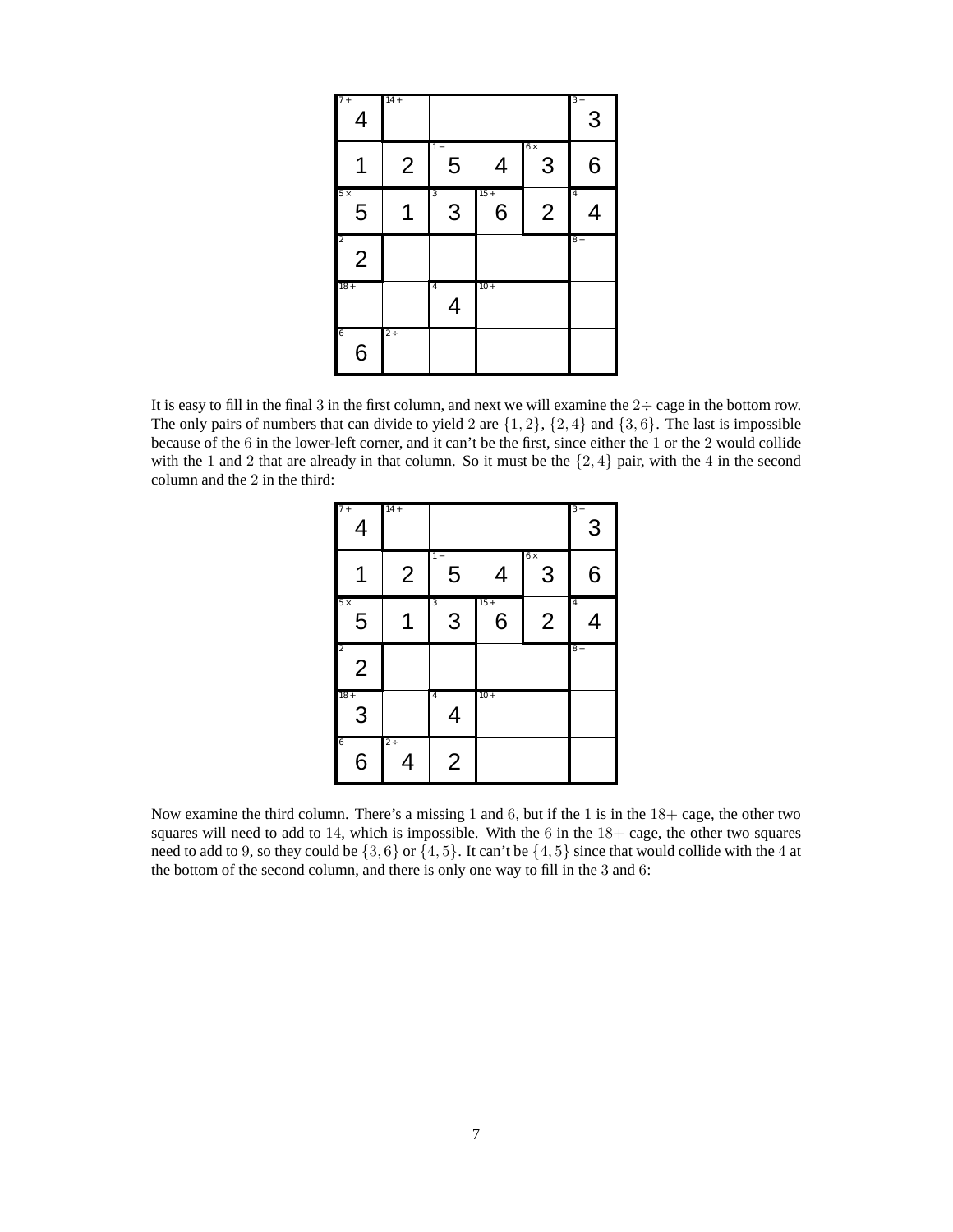| $7+$<br>$\overline{4}$           | $14 +$         | 1                   |             |                 | $3 -$<br>3          |
|----------------------------------|----------------|---------------------|-------------|-----------------|---------------------|
|                                  | $\overline{2}$ | $1 -$<br>5          | 4           | $6 \times$<br>3 | 6                   |
| $5\times$<br>5                   |                | 3<br>3              | $15 +$<br>6 | $\overline{2}$  | $\overline{4}$<br>4 |
| $\overline{2}$<br>$\overline{2}$ | 3              | 6                   |             |                 | $8+$                |
| $18 +$<br>3                      | 6              | $\overline{4}$<br>4 | $10+$       |                 |                     |
| $\overline{6}$<br>6              | $2 \div$<br>4  | $\overline{2}$      |             |                 |                     |

From here on it's pretty easy: the top of the second column must be 5, the only two numbers that can go in the 15+ cage to make the remaining 9 are 4 and 5 and their order is determined. The final number in row four must be 1:

| $7+$<br>4                        | $14 +$<br>5    |                     |             |                 | $3 -$<br>3          |
|----------------------------------|----------------|---------------------|-------------|-----------------|---------------------|
|                                  | $\overline{2}$ | $1 -$<br>5          | 4           | $6 \times$<br>3 | 6                   |
| $5\times$<br>5                   | 1              | 3<br>3              | $15 +$<br>6 | $\overline{2}$  | $\overline{4}$<br>4 |
| $\overline{c}$<br>$\overline{2}$ | 3              | 6                   | 5           | 4               | $8+$                |
| $18 +$<br>3                      | 6              | $\overline{4}$<br>4 | $10 +$      |                 |                     |
| 6<br>6                           | $2 \div$<br>4  | $\overline{2}$      |             |                 |                     |

The rest of the puzzle can be solved simply by looking at possible numbers that can go in each square that are not eliminated by other numbers in the same row or column. The solution is: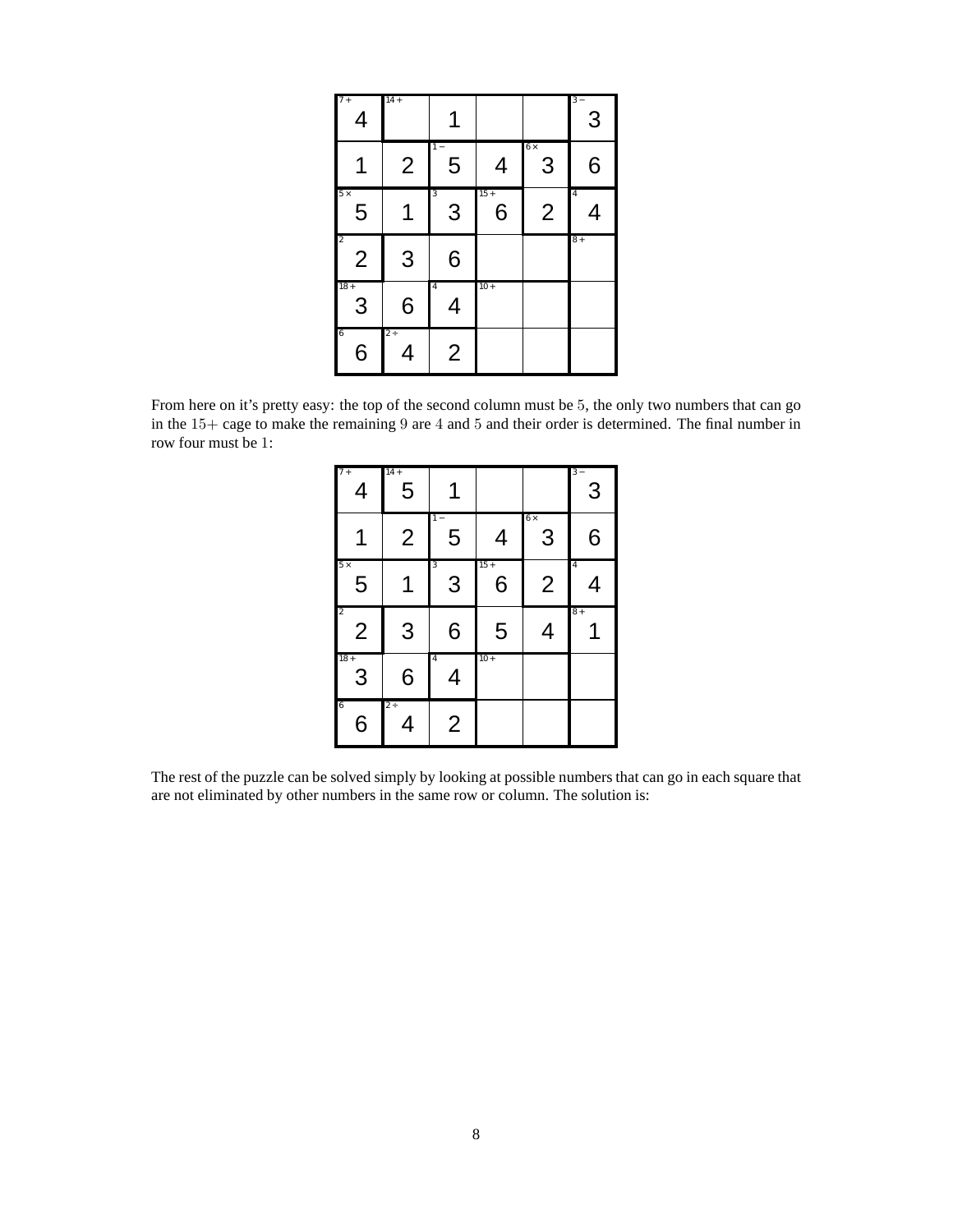| $7+$<br>4                        | $14 +$<br>5    |                     | $\overline{2}$ | 6               | 3                   |
|----------------------------------|----------------|---------------------|----------------|-----------------|---------------------|
|                                  | $\overline{2}$ | 5                   | 4              | $6 \times$<br>3 | 6                   |
| $5 \times$<br>5                  | 1              | 3<br>3              | $15 +$<br>6    | $\overline{2}$  | $\overline{4}$<br>4 |
| $\overline{2}$<br>$\overline{2}$ | 3              | 6                   | 5              | 4               | $8+$                |
| $18 +$<br>3                      | 6              | $\overline{4}$<br>4 | $10 +$         | 5               | $\overline{2}$      |
| $\overline{6}$<br>6              | $2+$<br>4      | $\overline{2}$      | 3              |                 | 5                   |

### **5 List of Strategies**

After working a few puzzles, we can now look at a list of strategies that can be useful. This list is by no means complete. We'll assume here that we are working on  $6 \times 6$  puzzles, so the obvious modifications must be made for larger or smaller puzzles. Some strategies are obvious, and some not so obvious.

- 1. If you know 5 of the 6 entries in a row or column, the remaining one can be determined by elimination.
- 2. The strategy above is simply a special case of the fact that if certain candidates are restricted to particular squares in a row or column, the other squares must contain the other candidates.
- 3. Just by thinking carefully about the goal for a particular cage, it is often possible to drastically reduce the number of candidates. For example, if there are two squares in a cage and the product is 10, the two squares must contain a 2 and a 5. If a cage consists of three squares in a row and the product is 10, the three entries must be 1, 2 and 5.
- 4. Each known position of a particular candidate eliminates the possibility of that candidate in all other squares in the row and column, so if you know the positions of a bunch of squares that contain, say, 3, this will severely restrict additional possible positions for 3.
- 5. Look for cages with restricted goals. For example, a two-square cage with goal 5− must contain a 1 and a 6, in some order. If the goal is 4− there are two sets of possibilities, if it's 3− there are three sets of possibilities, and so on. Thus a cell with a 5− goal is more likely to lead to progress than one with  $4-$ ,  $3-$ ,  $2-$  or  $1-$ . Similarly, two-cell cages with a sum of 3 or sum of 11 are good choices, et cetera.
- 6. It is often easy to bound the size of the entries in a cage. For example, if you have a cage that consists of three squares in a row and the goal is  $13+$ , then one of the squares must contain a 6. If not, the largest sum you could obtain would be  $5 + 4 + 3 = 12$ . This cage cannot contain a 1, either, since otherwise the other two entries would have to be 6. If, however, that cage consisted of three squares in an "L" shape, it could contain  $\{5, 3, 5\}$  with the 3 in the corner square. This bent cage could also contain a 1, with a  $\{6, 1, 6\}$  configuration having the 1 in the corner.
- 7. Although puzzles with a lot of multiplication and division goals are more difficult for kids because their multiplication facts are generally weaker than their addition facts, a great deal of progress can be made by looking at the multiplication cells whose goal is a multiple of 5. (This applies to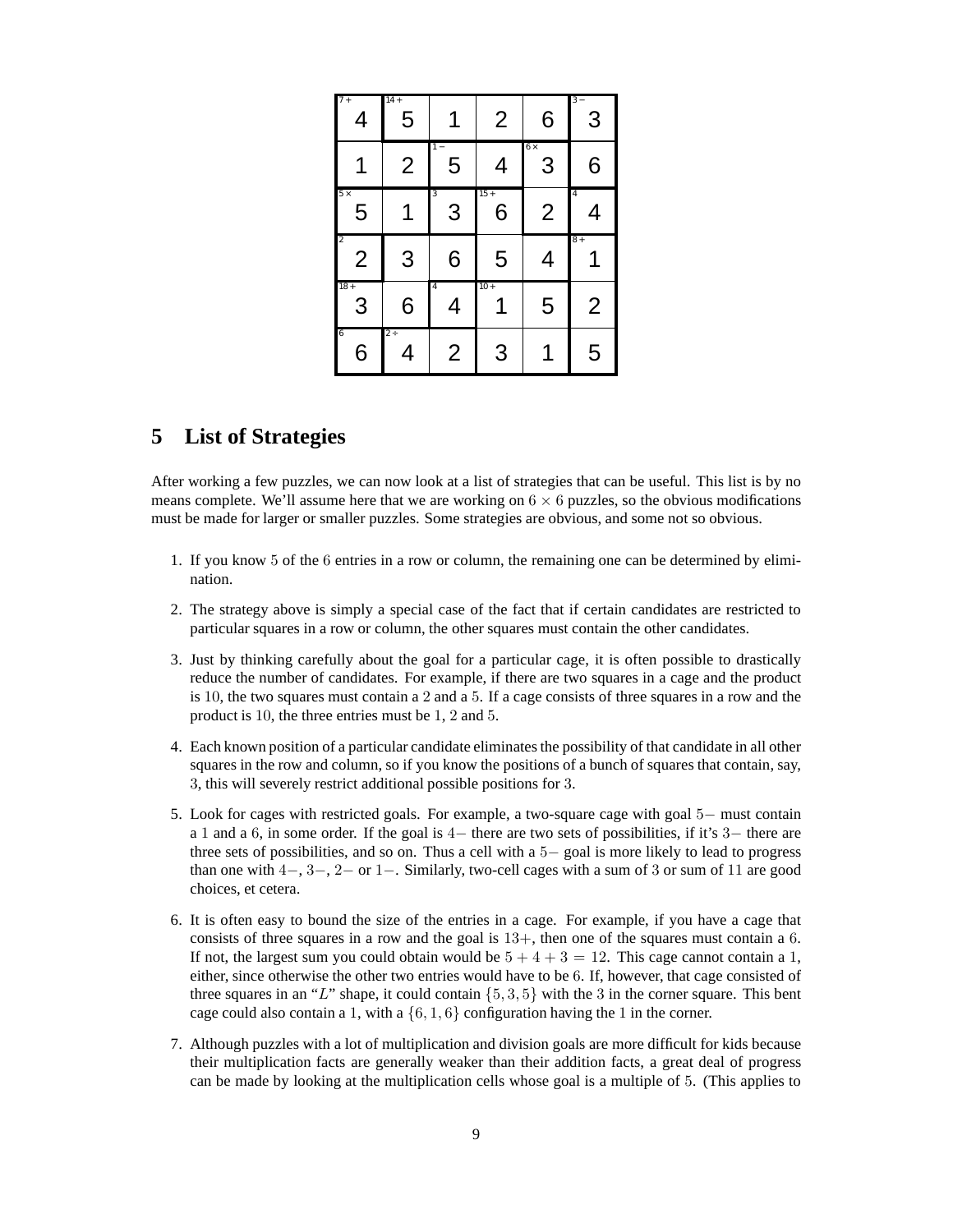relatively large (for the puzzle size) prime numbers, so to 5 and 7 in  $8 \times 8$  puzzles, et cetera.) In Section 12, the last three puzzles use only multiplication and division goals. Also, there is an easy  $9 \times 9$  puzzle of the same form in Section 21.

- 8. For cages whose goal is a product, it is always a good idea to factor the goal number and to determine from that what possibilities of numbers will multiply to yield that factor.
- 9. If you have two squares in a row or column and both of them can contain exactly the same two candidates, then those two candidates must go in those two squares, in some order. The same thing applies if you know three candidates that must be within three squares, et cetera.
- 10. The sum of the entries in any row or column must be equal to  $1+2+3+4+5+6 = 21$ . Similarly, the product of all the entries in any row must be  $1 \times 2 \times 3 \times 4 \times 5 \times 6 = 720$ .
- 11. The strategy above extends to multiple rows or columns: the sum (or product) of the entries in two rows or columns must be  $2 \times 21 = 42$  (or  $720^2 = 518400$ ) and the sum/product of the entries in three rows or columns is  $3 \times 21 = 63/720^3 = 373248000$ , et cetera. Working with numbers like  $720^3 = 37323800$  seems like it would be very difficult, but there's usually no need to do the actual multiplication. As an example, suppose that you have three rows that look like this:



Since you know the numbers in the cages with division as a goal and you know the products of all the other cages, and the cages in the top three rows fill all the squares except for the one in the third row, third column, we can work out the number that goes in that position. Suppose the unknown value in that third row, third column is called  $A$ . The products in the two division goal cages, if they were products, would be  $6 \times 2 = 12$  and  $4 \times 2 = 8$ . If we multiply those and all the other product numbers have to satisfy the following equation:

$$
5 \times 24 \times 90 \times 9 \times 20 \times 12 \times 8 \times A = 720^3 = 373248000.
$$

We could multiply this out, but it's easier to note that  $720 = 1 \times 2 \times 3 \times 4 \times 5 \times 6$  and to factor the other numbers in the equation above to convert it to this:

$$
5 \times (6 \times 4) \times (3^2 \times 5 \times 2) \times (3^2) \times (5 \times 4) \times (6 \times 2) \times (4 \times 2) \times A = 2^3 \times 3^3 \times 4^3 \times 5^3 \times 6^3.
$$

Combining terms, we obtain:

$$
6^2\times5^3\times4^3\times3^4\times2^3\times A=2^3\times3^3\times4^3\times5^3\times6^3.
$$

Massive cancellation yields:

 $3 \times A = 6$ .

or  $A = 2$ . We can thus avoid multiplication by doing factoring and cancellation.

12. Suppose a candidate can only be in two squares in a row (or column), and the same candidate can only be in the same two squares of a different row (or column). Then that candidate is eliminated from any other positions in the column (or row) containing either of the two squares. This is illustrated in the example below (which happens to be in a  $5 \times 5$  puzzle, but the puzzle size is irrelevant).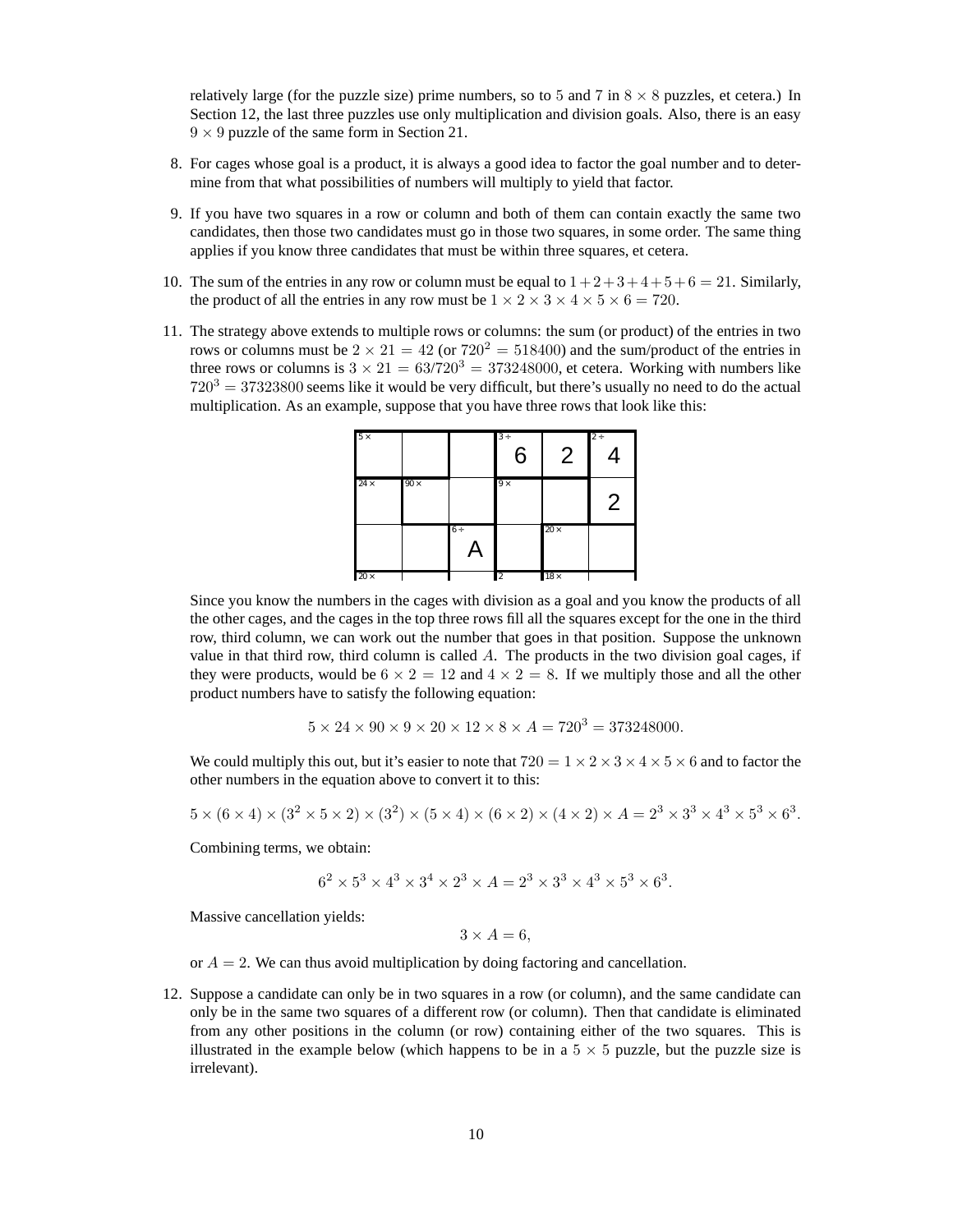| $\mathsf{X}$ | A<br>23 | $\mathsf X$ | $\mathsf{X}$ | $\mathsf C$<br>12 |
|--------------|---------|-------------|--------------|-------------------|
| X.           | Β<br>23 | X           | X            | D<br>12           |
|              |         |             |              |                   |
|              |         |             |              |                   |

There must be a 2 in either square A or B and there must also be a 2 in square C or D. The two 2's must therefore fall in either A and D or in B and C. In either case, it is impossible for a 2 to appear in any of the squares marked with an  $X$ . (This is called the "X-wing" strategy, as it is also called in Sudoku.)

13. Sometimes you can use parity (odd-even) arguments. Consider the bottom row of the puzzle below:

| $12 \times$ |           | $9+$        | $30 \times$ |          |      |
|-------------|-----------|-------------|-------------|----------|------|
| $9+$        |           |             |             | $2 -$    |      |
| $1 -$       |           | $12 \times$ |             |          | $6+$ |
|             | $4\times$ | $2 -$       |             |          |      |
|             |           | $10+$       |             | $2 \div$ |      |
| $2 -$       |           |             | $10 +$      |          |      |

The difference between the two elements in the leftmost cage is 2, so they must either both be odd or both be even (a mathematician would say that they have the same parity). If they are both odd, then there remains only one odd number, and that cannot go into the rightmost cage (the  $10+$  cage), since one odd number and two even numbers must add to yield an odd number and 10 is even. Thus the other odd number must go in the remaining spot (in the other  $10+$  cage), so the  $10+$  cage at the bottom right of the puzzle contains three even numbers. Those numbers have to be 2, 4 and 6, whose sum is 12, which violates the cage goals. This means that the two numbers in the 2− cage on the bottom left must be either 2 and 4 or 4 and 6. Furthermore, there must be two odd numbers in the bottom-right cage (so it must contain either  $\{1, 3, 6\}$  or  $\{2, 3, 5\}$ .

### **6 Enumeration Exercises**

After the class has worked a few puzzles, here are some exercises that they can perform that will help them reduce the number of possibilities in future puzzles. To do it correctly requires patience, which is a great ability when doing problem solving. The exercises here are inspired by the strategy mentioned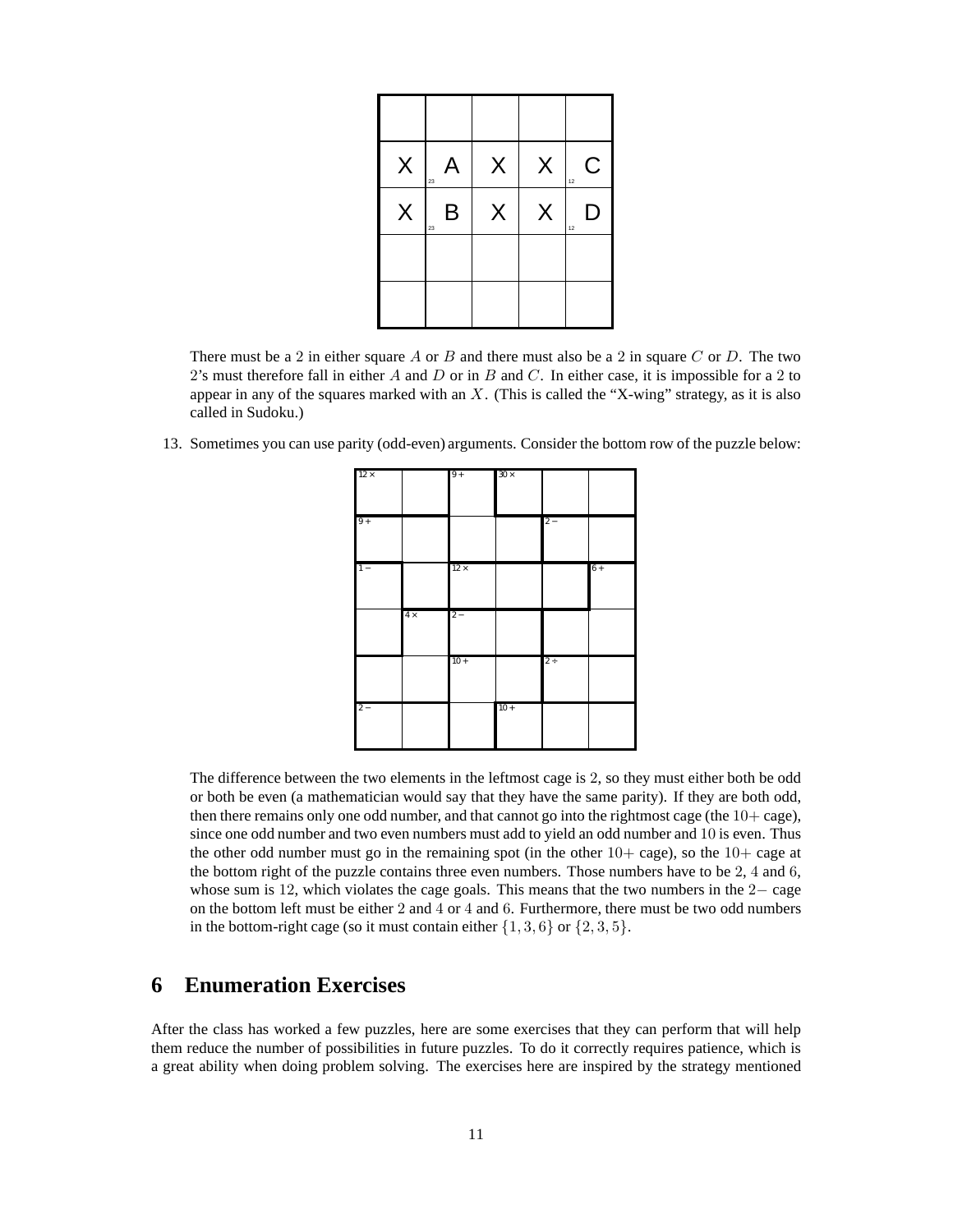in Item 3 in Section 5. For all the exercises below, assume that we are working to solve a  $6 \times 6$  Kenken puzzle.

The solutions appear in Section 7.

- 1. If a cage consists of three squares in a row, and the goal is 6+, what are the possibilities?
- 2. Same as above, but the goal is  $7+$ ?
- 3. If the cage contains two squares in a row, what are the possibilities with the following three goals: 5−, 4− and 3−?
- 4. If a cage contains three squares in an "L" shape, and the goal is  $36\times$ , what are the possibilities?
- 5. If a cage contains three squares in an "L" shape, and the goal is  $50\times$ , what are the possibilities?
- 6. For cages that are made of a straight line of  $k$  squares, how many ways are there the obtain a total of  $m$ ? If you make a complete table, the values are quite symmetric. Why is that?
- 7. What is the maximum sum that can be obtained in a three square cage where the squares are arranged in an "L" shape? What's the maximum sum that can be obtained in a four-square cage of any shape?
- 8. If a four-square cage has  $120\times$  as its goal, what are the possible number combinations it can contain?
- 9. In an  $8 \times 8$  puzzle, find all the ways to fill a four-square cage whose goal is  $192 \times$ .
- 10. This is a *much* harder problem for advanced students. If a six-square cage in a  $12 \times 12$  Kenken puzzle has a goal of 6480, what are the possibilities? Hint: there are 37 solutions. If you can't find all of them, find as many as you can.

### **7 Enumeration Solutions**

1. If a cage consists of three squares in a row, and the goal is  $6+$ , what are the possibilities?

**Solution:** The three numbers must be 1, 2 and 3 in some order. There are 6 possible orders: 123, 132, 213, 231, 312 and 321.

2. Same as above, but the goal is  $7+$ ?

**Solution:** The three numbers must be 1, 2 and 4 in some order. Again, there are 6 possible orderings of those numbers.

3. If the cage contains two squares in a row, what are the possibilities with the following three goals:  $5-$ ,  $4-$  and  $3-$ ?

**Solution:** For the 5− goal, the only possibilities are  $\{1, 6\}$ . For 4−, the possibilities are either  ${1, 5}$  or  ${2, 6}$ . For the goal 3–, the possibilities are either  ${1, 4}$ ,  ${2, 5}$  or  ${3, 6}$ .

4. If a cage contains three squares in an "L" shape, and the goal is  $36\times$ , what are the possibilities?

**Solution:** The numbers could be  $\{2, 3, 6\}$  and they can appear in the cage in any positions. If the numbers are  $\{1, 6, 6\}$  or  $\{3, 3, 4\}$  then the non-duplicated number must be in the corner position.

5. If a cage contains three squares in an "L" shape, and the goal is  $50 \times$ , what are the possibilities? **Solution:** The corner square must contain a 2 and there are 5's in both the other squares.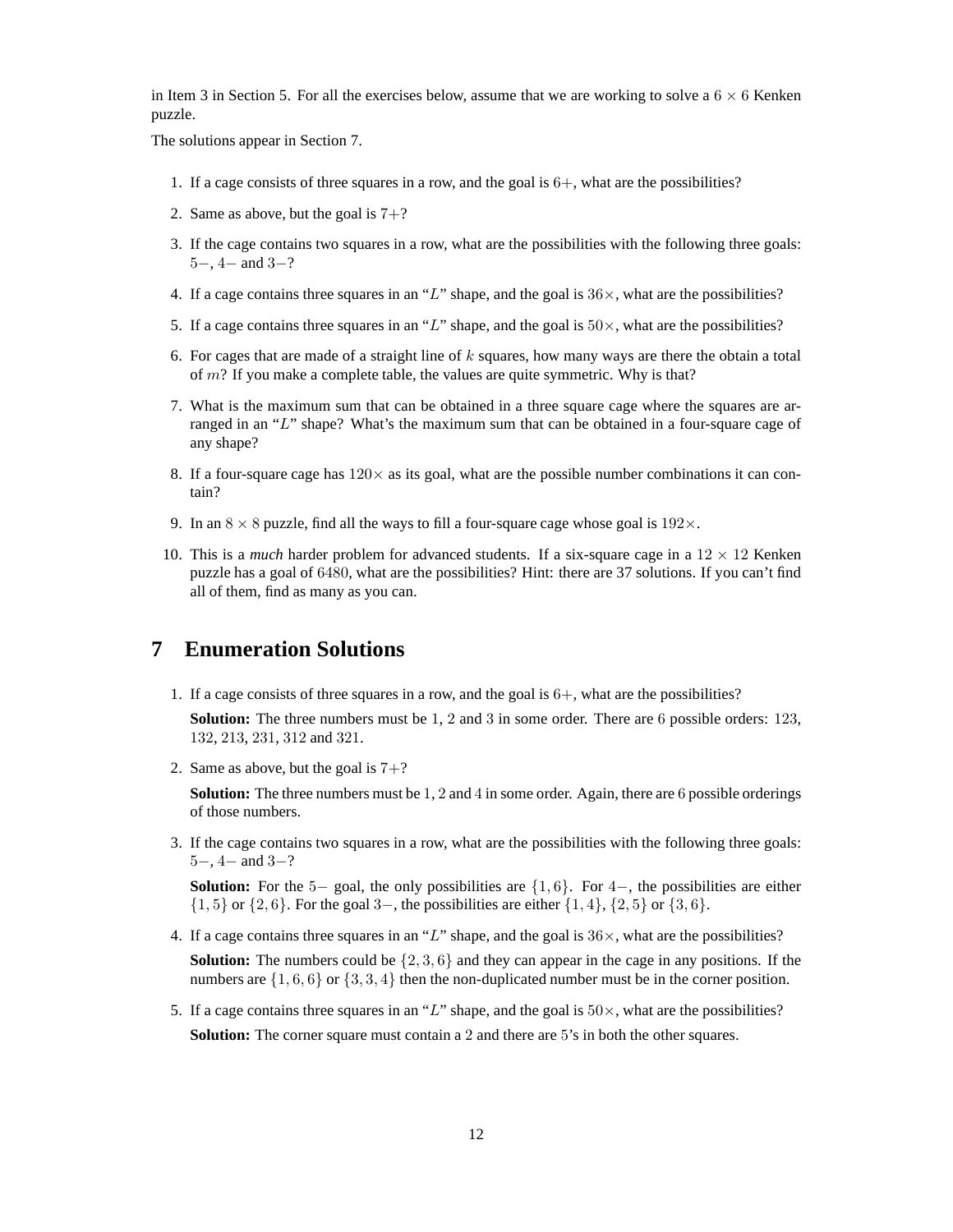6. For cages that are made of a straight line of  $k$  squares, how many ways are there the obtain a total of  $m$ ? If you make a complete table, the values are quite symmetric. Why is that?

**Solution:** In the table below are listed all the results for straight-line cages consisting of 1 through 6 squares. Find the number of squares on the top, and the desired total on the left, and the number of combinations that will yield that total appears in the table. For example, there are 3 ways to obtain a total of 14 using a four-square straight-line cage. Here they are:  $\{1, 2, 5, 6\}$ ,  $\{1, 3, 4, 6\}$ and {2, 3, 4, 5}.

| Total                   | 1                | $\overline{c}$   | 3                | 4                | 5                | 6                |
|-------------------------|------------------|------------------|------------------|------------------|------------------|------------------|
| 1                       | $\mathbf 1$      | $\overline{0}$   | $\overline{0}$   | $\overline{0}$   | $\boldsymbol{0}$ | $\overline{0}$   |
| $\overline{c}$          | 1                | $\boldsymbol{0}$ | $\overline{0}$   | 0                | $\boldsymbol{0}$ | $\overline{0}$   |
| $\overline{\mathbf{3}}$ | $\overline{1}$   | $\overline{1}$   | $\overline{0}$   | $\overline{0}$   | $\overline{0}$   | $\overline{0}$   |
| $\overline{4}$          | $\overline{1}$   | $\overline{1}$   | $\boldsymbol{0}$ | $\overline{0}$   | $\overline{0}$   | $\overline{0}$   |
| 5                       | $\mathbf{1}$     | $\overline{2}$   | $\boldsymbol{0}$ | $\boldsymbol{0}$ | $\boldsymbol{0}$ | $\overline{0}$   |
| $\overline{6}$          | $\mathbf{1}$     | $\overline{2}$   | $\mathbf{1}$     | $\overline{0}$   | $\overline{0}$   | $\overline{0}$   |
| 7                       | $\overline{0}$   | $\overline{3}$   | $\overline{1}$   | $\overline{0}$   | $\boldsymbol{0}$ | $\overline{0}$   |
| 8                       | $\boldsymbol{0}$ | $\overline{2}$   | $\overline{2}$   | $\boldsymbol{0}$ | $\boldsymbol{0}$ | $\overline{0}$   |
| 9                       | $\overline{0}$   | $\overline{2}$   | $\overline{3}$   | $\overline{0}$   | $\overline{0}$   | $\overline{0}$   |
| 10                      | $\overline{0}$   | $\mathbf{1}$     | $\overline{3}$   | $\mathbf{1}$     | $\boldsymbol{0}$ | $\overline{0}$   |
| $\overline{11}$         | $\overline{0}$   | $\overline{1}$   | $\overline{3}$   | $\overline{1}$   | $\overline{0}$   | $\overline{0}$   |
| 12                      | $\overline{0}$   | $\overline{0}$   | $\overline{3}$   | $\overline{2}$   | $\overline{0}$   | $\overline{0}$   |
| 13                      | $\overline{0}$   | $\overline{0}$   | $\overline{2}$   | $\overline{2}$   | $\overline{0}$   | $\overline{0}$   |
| $\overline{14}$         | $\overline{0}$   | $\overline{0}$   | $\overline{1}$   | 3                | $\boldsymbol{0}$ | $\overline{0}$   |
| 15                      | $\boldsymbol{0}$ | $\boldsymbol{0}$ | $\mathbf{1}$     | $\overline{2}$   | $\mathbf{1}$     | $\boldsymbol{0}$ |
| 16                      | $\overline{0}$   | $\overline{0}$   | $\overline{0}$   | $\overline{2}$   | $\overline{1}$   | $\overline{0}$   |
| $\overline{17}$         | $\overline{0}$   | $\overline{0}$   | $\overline{0}$   | $\overline{1}$   | $\overline{1}$   | $\overline{0}$   |
| 18                      | $\boldsymbol{0}$ | $\boldsymbol{0}$ | 0                | $\mathbf{1}$     | 1                | $\boldsymbol{0}$ |
| 19                      | $\boldsymbol{0}$ | $\overline{0}$   | $\overline{0}$   | $\overline{0}$   | $\overline{1}$   | $\overline{0}$   |
| 20                      | $\boldsymbol{0}$ | $\boldsymbol{0}$ | $\boldsymbol{0}$ | $\boldsymbol{0}$ | $\overline{1}$   | $\boldsymbol{0}$ |
| 21                      | 0                | $\boldsymbol{0}$ | $\boldsymbol{0}$ | $\boldsymbol{0}$ | $\boldsymbol{0}$ | $\overline{1}$   |

The values in the table form a symmetric pattern, since if we replace every value x by  $6 - x$ , we will also obtain equal sums.

7. What is the maximum sum that can be obtained in a three square cage where the squares are arranged in an "L" shape? What's the maximum sum that can be obtained in a four-square cage of any shape?

**Solution:** Since the "L" cell sits on two rows and two columns, you can put a 5 in the corner and two 6's on the ends for a total of 17. Four cells arranged in a square or in a zig-zag pattern can contain two 5's and two 6's, for a total of 22.

8. If a four-square cage has  $120 \times$  as its goal, what are the possible number combinations it can contain?

**Solution:** The easiest way to do problems like this is first to factor the number:  $120 = 2^3 \cdot 3 \cdot 5$ , so it has five prime factors. If you multiply 5 by anything, it will be too large, so one of the four squares has to contain a 5. The others will contain some combination of 1's (don't forget to consider 1 as a factor!), 2's, 3's, 4's and 6's which are all possible from the remaining factors. An organized way to find all the possibilities for the three squares that do not contain a 5 is to list them in numerical order, as: 146, 226, 234. Thus the four cases are  $\{1, 4, 5, 6\}$ ,  $\{2, 2, 5, 6\}$  and  $\{2, 3, 4, 5\}$ . If the four squares in the cage lie on a straight line, then obviously  $\{2, 2, 5, 6\}$  is impossible.

9. In an  $8 \times 8$  puzzle, find all the ways to fill a four-square cage whose goal is  $192 \times$ .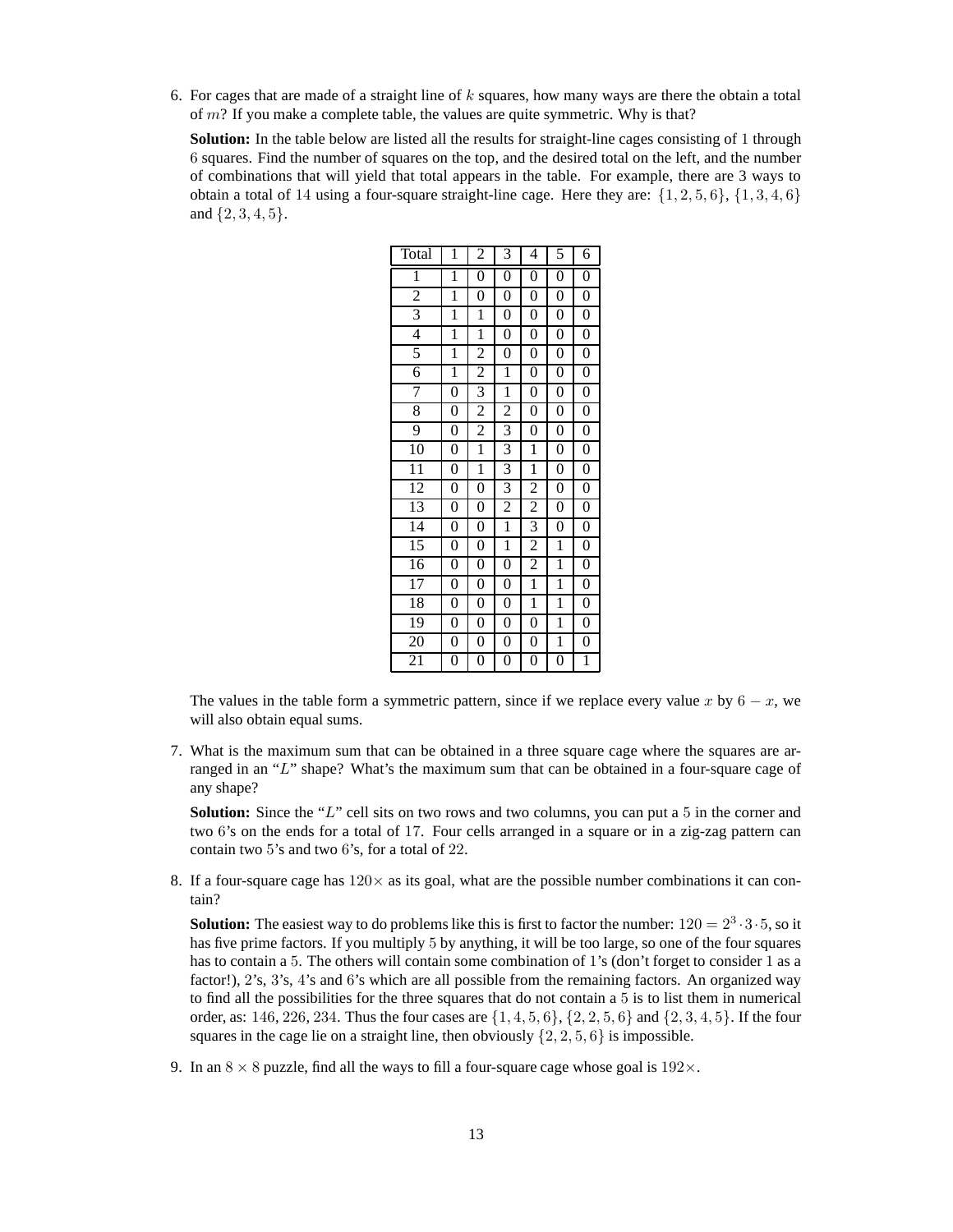**Solution:** There are five of them:  $\{1, 3, 8, 8\}, \{1, 4, 6, 8\}, \{2, 2, 6, 8\}, \{2, 3, 4, 8\}$  and  $\{2, 4, 4, 6\}.$ There is one other way to achieve a product of 192 with four numbers chosen between 1 and 8; namely:  $\{3, 4, 4, 4\}$ , but it is impossible to arrange four squares in a cage that would not have two of the 4's in the same row or column.

10. This is a *much* harder problem for advanced students. If a six-square cage in a  $12 \times 12$  Kenken puzzle has a goal of 6480, what are the possibilities? Hint: there are 37 solutions. If you can't find all of them, find as many as you can.

| $\{1, 1, 5, 9, 12, 12\}$ | $\{1, 1, 6, 9, 10, 12\}$ | $\{1, 1, 8, 9, 9, 10\}$  | $\{1, 2, 3, 9, 10, 12\}$ |
|--------------------------|--------------------------|--------------------------|--------------------------|
| $\{1, 2, 4, 9, 9, 10\}$  | $\{1, 2, 5, 6, 9, 12\}$  | $\{1, 2, 5, 8, 9, 9\}$   | $\{1, 2, 6, 6, 9, 10\}$  |
| $\{1, 3, 3, 5, 12, 12\}$ | $\{1, 3, 3, 6, 10, 12\}$ | $\{1, 3, 3, 8, 9, 10\}$  | $\{1, 3, 4, 5, 9, 12\}$  |
| $\{1, 3, 4, 6, 9, 10\}$  | $\{1, 3, 5, 6, 6, 12\}$  | $\{1,3,5,6,8,9\}$        | $\{1,3,6,6,6,10\}$       |
| $\{1,4,4,5,9,9\}$        | $\{1,4,5,6,6,9\}$        | $\{1, 5, 6, 6, 6, 6\}$ * | $\{2, 2, 2, 9, 9, 10\}$  |
| $\{2, 2, 3, 5, 9, 12\}$  | $\{2, 2, 3, 6, 9, 10\}$  | $\{2, 2, 4, 5, 9, 9\}$   | $\{2, 2, 5, 6, 6, 9\}$   |
| $\{2, 3, 3, 3, 10, 12\}$ | $\{2, 3, 3, 4, 9, 10\}$  | $\{2,3,3,5,6,12\}$       | $\{2,3,3,5,8,9\}$        |
| $\{2, 3, 3, 6, 6, 10\}$  | $\{2,3,4,5,6,9\}$        | $\{2,3,5,6,6,6\}$        | $\{3,3,3,3,8,10\}^*$     |
| $\{3, 3, 3, 4, 5, 12\}$  | $\{3,3,3,4,6,10\}$       | $\{3,3,3,5,6,8\}$        | $\{3,3,4,4,5,9\}$        |
| $\{3,3,4,5,6,6\}$        |                          |                          |                          |

**Solution:** Here is a list in "numerical" order:

Note that it is impossible to make a six-square cage that lies on four rows and four columns, so the combinations  $\{1, 5, 6, 6, 6, 6\}$  and  $\{3, 3, 3, 3, 8, 10\}$  are actually impossible.

In actual  $6 \times 6$  puzzles, the situation is never anywhere near this complex. There are at most 2 possibilities for two-square cages, 3 possibilities for three-square cages and 4 possibilities for foursquare cages. In an  $8 \times 8$  puzzle, those numbers are at most: 2 possibilities for two-square cages, 4 possibilities for three-square cages and 6 possibilities for four-square cages.

## **8 A Hard Example**

We'll finish up with one more difficult example.



At first it doesn't seem like there is much we can do. Fill in the single-square cage and fill in a few obvious pairs. After we've gotten 2, 5, 1 and 6 in the rightmost column, the other two squares must contain 3 and 4: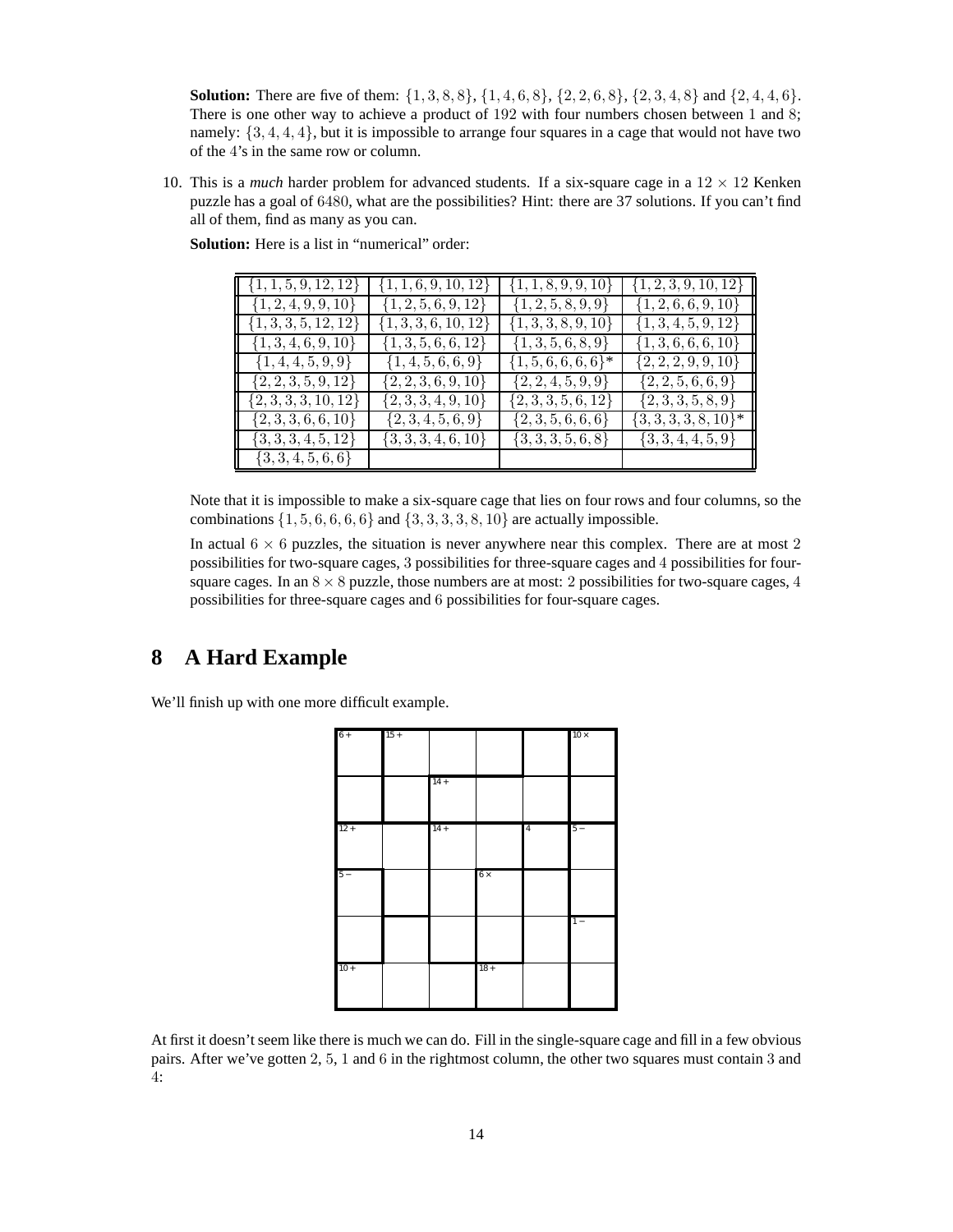| $6+$   | $15 +$ |        |            |                | $10 \times$ |
|--------|--------|--------|------------|----------------|-------------|
|        |        |        |            |                |             |
|        |        |        |            |                |             |
|        |        |        |            |                | $2\sqrt{5}$ |
|        |        | $14 +$ |            |                |             |
|        |        |        |            |                |             |
|        |        |        |            |                |             |
| $12 +$ |        | $14 +$ |            | $\overline{4}$ | 25<br>$5 -$ |
|        |        |        |            |                |             |
|        |        |        |            | $\overline{4}$ |             |
|        |        |        |            |                | 16          |
| $5 -$  |        |        | $6 \times$ |                |             |
|        |        |        |            |                |             |
|        |        |        |            |                |             |
| 16     |        |        |            |                | 16          |
|        |        |        |            |                | $1 -$       |
|        |        |        |            |                |             |
|        |        |        |            |                |             |
| 16     |        |        |            |                | 34          |
| $10+$  |        |        | $18 +$     |                |             |
|        |        |        |            |                |             |
|        |        |        |            |                |             |
|        |        |        |            |                | 34          |

Now in the upper-left cage, since there's already a 1 and 6 in the column, the only other pair of numbers that can add to 6 are 2 and 4. Also note that in the fourth row, we have two squares that both have only  $\{1, 6\}$  as possibilities, so it is impossible to have either a 1 or a 6 in the top of the  $6 \times$  cage on row four, so that  $6\times$  cage must contain a 2 and a 3. Finally, in the first column with 1, 2, 4 and 6 occupying known squares, the other two squares must contain 3 and 5, in some order:

| $6+$   | $15 +$ |        |            |                          | $10\times$        |
|--------|--------|--------|------------|--------------------------|-------------------|
|        |        |        |            |                          |                   |
| 24     |        |        |            |                          | 25                |
|        |        | $14 +$ |            |                          |                   |
|        |        |        |            |                          |                   |
|        |        |        |            |                          |                   |
| 24     |        |        |            |                          | $\boldsymbol{25}$ |
| $12 +$ |        | $14 +$ |            | $\overline{\mathbf{4}}$  | $5 -$             |
|        |        |        |            | $\overline{\mathcal{A}}$ |                   |
| 35     |        |        |            |                          | 16                |
| $5-$   |        |        | $6 \times$ |                          |                   |
|        |        |        |            |                          |                   |
|        |        |        |            |                          |                   |
| 16     |        |        | 23         |                          | $16$              |
|        |        |        |            |                          | $1 -$             |
|        |        |        |            |                          |                   |
| $16$   |        |        | 23         |                          | 34                |
| $10 +$ |        |        | $18 +$     |                          |                   |
|        |        |        |            |                          |                   |
|        |        |        |            |                          |                   |
| 35     |        |        |            |                          | 34                |

Next, consider the situation in the  $18+$  cage near the bottom-right of the puzzle. The three vertical cells must add to at least 12, since the largest number we can put in row six, column four is a 6. The 4 in column five forces us to have either  $\{6, 5, 3\}$ ,  $\{6, 5, 2\}$  or  $\{6, 5, 1\}$  as the three vertical entries.

Now we can apply the X-wing strategy (see Item 12 in Section 5). Consider the two vertical cages at the upper-right and upper-left of the puzzle. Both contain a 2, so it is impossible for a 2 to appear in the top two positions of column five, so the 2 must be included in the three vertical squares in the  $18+$  cage. Thus the only possibility is  $\{6, 5, 2\}$  whose sum is 13 forcing a 5 in row six, column 4, and forcing 1 and 3 in some order in the top two positions of column five. Of course the 5 in the bottom row eliminates the possibility of a 5 in the fifth column, bottom row: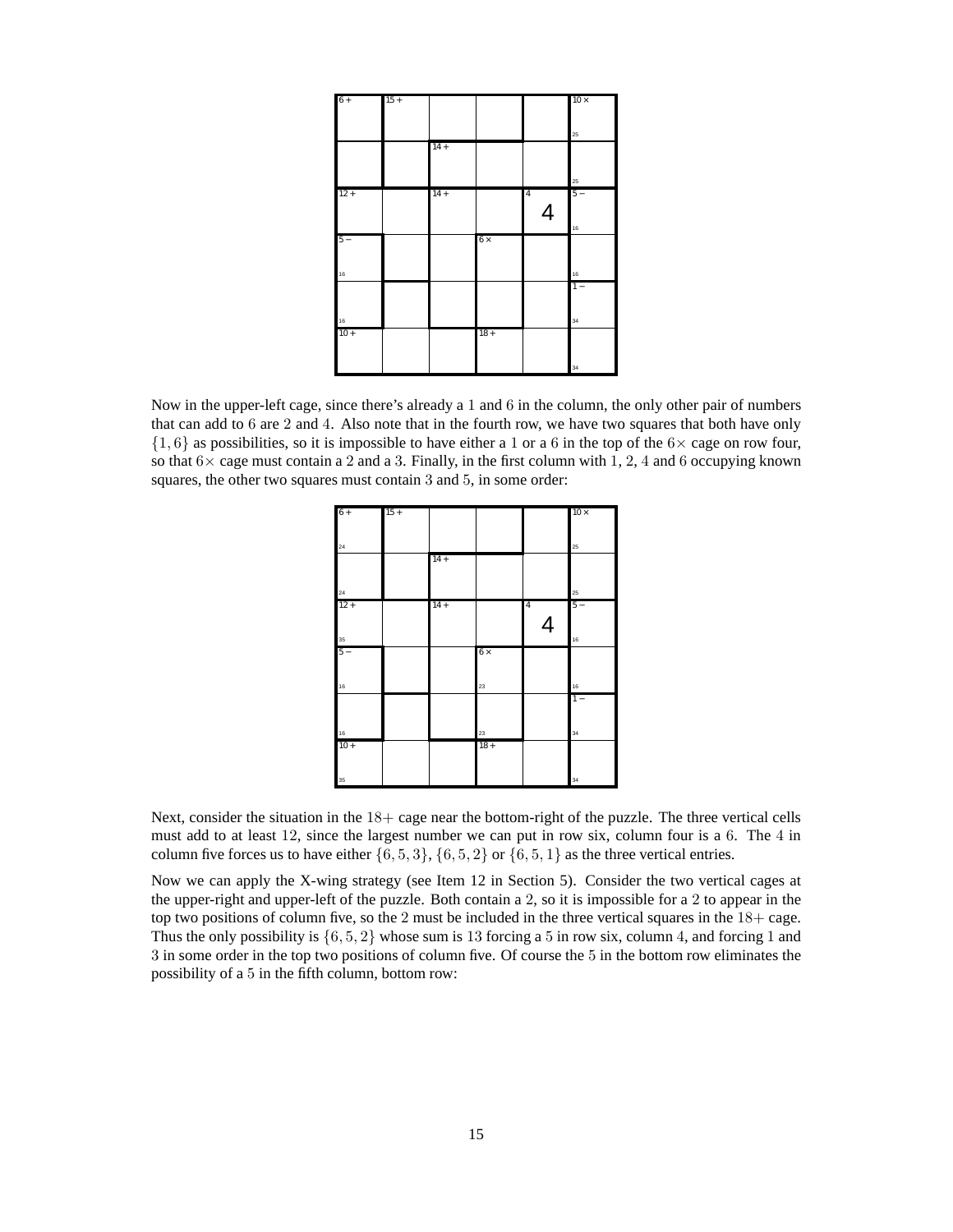| $6+$         | $15 +$ |        |            |                | $10\times$ |
|--------------|--------|--------|------------|----------------|------------|
|              |        |        |            |                |            |
| $\bf{^{24}}$ |        |        |            | $13$           | $25\,$     |
|              |        | $14 +$ |            |                |            |
|              |        |        |            |                |            |
| $\bf{^{24}}$ |        |        |            | 13             | 25         |
| $12 +$       |        | $14 +$ |            | $\overline{4}$ | $5-$       |
|              |        |        |            | $\overline{4}$ |            |
| 35           |        |        |            |                | $16$       |
| $5 -$        |        |        | $6 \times$ |                |            |
|              |        |        |            |                |            |
| 16           |        |        | 23         | 256            | $16$       |
|              |        |        |            |                | $1 -$      |
|              |        |        |            |                |            |
| 16           |        |        | 23         | 256            | 34         |
| $10 +$       |        |        | $18 +$     |                |            |
|              |        |        | 5          |                |            |
| $35\,$       |        |        |            | 26             | 34         |

The 1 and 6 as candidates in the first and last positions of row four eliminate the possibility of a 6 in row four, column five. The 1 and 3 in the top two entries of column five force the other two entries in the 14+ cage to add to 10 and this can only occur with a 4 and a 6:

| $6+$         | $15 +$ |        |             |                | $10\times$ |
|--------------|--------|--------|-------------|----------------|------------|
|              |        |        |             |                |            |
|              |        |        |             |                |            |
| 24           |        |        |             | 13             | 25         |
|              |        | $14 +$ |             |                |            |
|              |        |        |             |                |            |
|              |        |        |             |                |            |
| 24           |        | 46     | 46          | 13             | $25\,$     |
| $12 +$       |        | $14 +$ |             | $\overline{4}$ | $5 -$      |
|              |        |        |             | 4              |            |
|              |        |        |             |                |            |
| 35           |        |        |             |                | 16         |
| $5-$         |        |        | $6 \times$  |                |            |
|              |        |        |             |                |            |
|              |        |        |             |                |            |
| $16\,$       |        |        | 23          | $2\sqrt{5}$    | $16$       |
|              |        |        |             |                | $1 -$      |
|              |        |        |             |                |            |
|              |        |        |             | 256            | 34         |
| 16<br>$10 +$ |        |        | 23<br>$18+$ |                |            |
|              |        |        |             |                |            |
|              |        |        | 5           |                |            |
| 35           |        |        |             | 26             | 34         |
|              |        |        |             |                |            |

The guaranteed in the  $14+$  cage in row two eliminates the possibility of a  $4$  in row two, column one, and that locks down the entries in the cages in the upper-left and upper-right corners. Another obvious thing that occurs is that the 5 in the bottom row forces a 3 at the bottom of the first column and thus a 5 in the first column of the third row: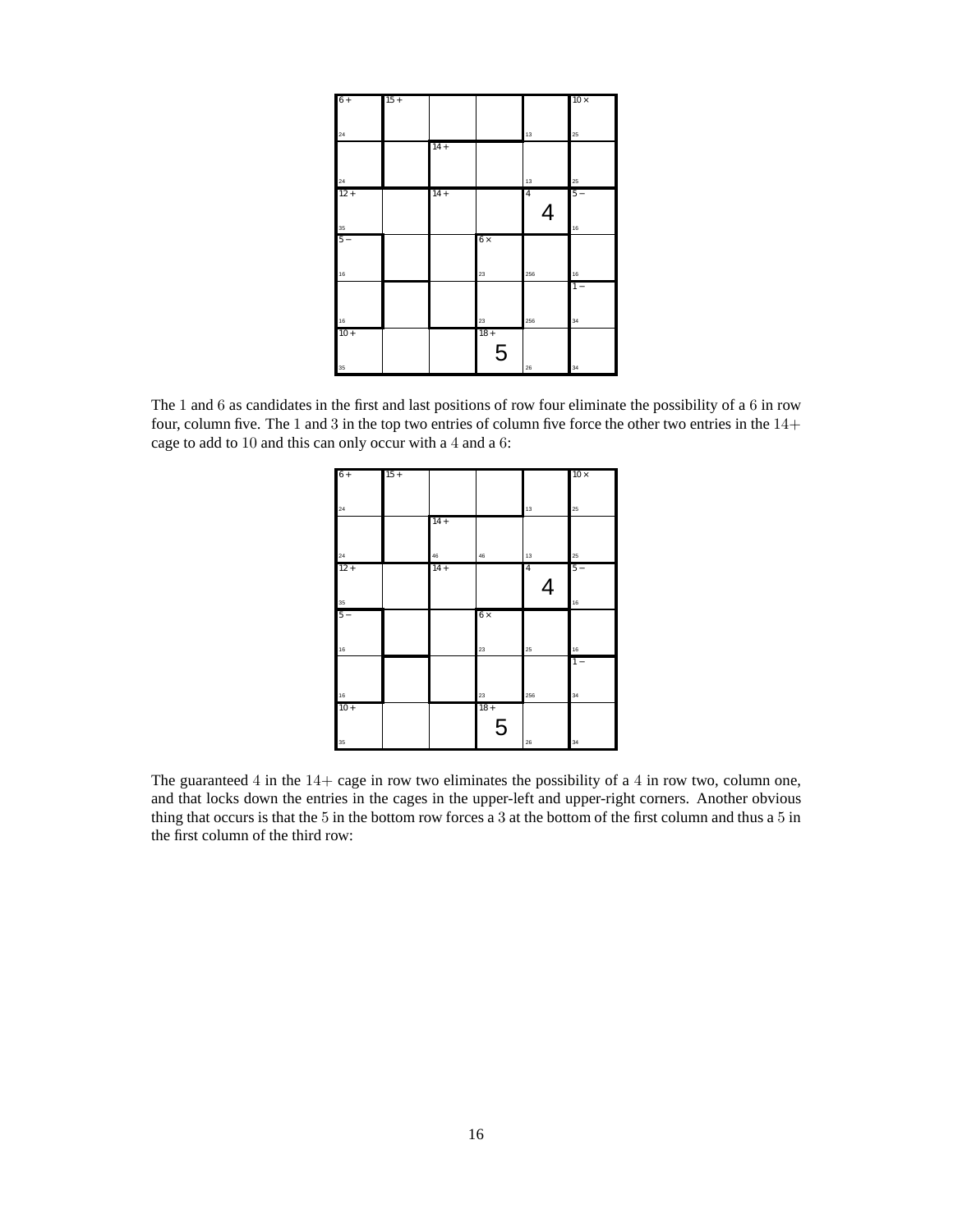| $6+$<br>$\overline{4}$                               | $15 +$ |                    |                  | 13                  | $10\times$<br>$\overline{2}$ |
|------------------------------------------------------|--------|--------------------|------------------|---------------------|------------------------------|
| $\overline{2}$                                       |        | $14 +$<br>$\bf 46$ | 46               | 13                  | 5                            |
| $12 +$<br>5                                          |        | $14 +$             |                  | $\overline{4}$<br>4 | $5 -$<br>16                  |
| $5 -$<br>16                                          |        |                    | $6 \times$<br>23 | 25                  | 16                           |
|                                                      |        |                    | 23               | 256                 | $1 -$<br>34                  |
| $\begin{array}{c}\n\frac{16}{10+} \\ 3\n\end{array}$ |        |                    | $18 +$<br>5      | 26                  | 34                           |

The 3 in the bottom row forces a 4 in the lower-right corner and a 3 above it. That forces the order of the 2 and 3 in the  $6\times$  cage:

| $6+$<br>$\overline{\mathcal{A}}$ | $15 +$ |              |                 | 13                  | $10\times$<br>$\overline{2}$ |
|----------------------------------|--------|--------------|-----------------|---------------------|------------------------------|
| $\overline{2}$                   |        | $14 +$<br>46 | 46              | 13                  | 5                            |
| $12 +$<br>5                      |        | $14+$        |                 | $\overline{4}$<br>4 | $5 -$<br>16                  |
| $5 -$<br>16                      |        |              | $6 \times$<br>3 | 25                  | 16                           |
| $16$                             |        |              | $\overline{2}$  | 256                 | $\overline{1}$ –<br>3        |
| $rac{1}{10+1}$                   |        |              | $18 +$<br>5     | 26                  |                              |

Now consider the bottom row. If there is a in the  $10+$  cage the two remaining squares will take the total to at least 11, so 6 must go in column five. It must have a 5 above it, and a 2 above that: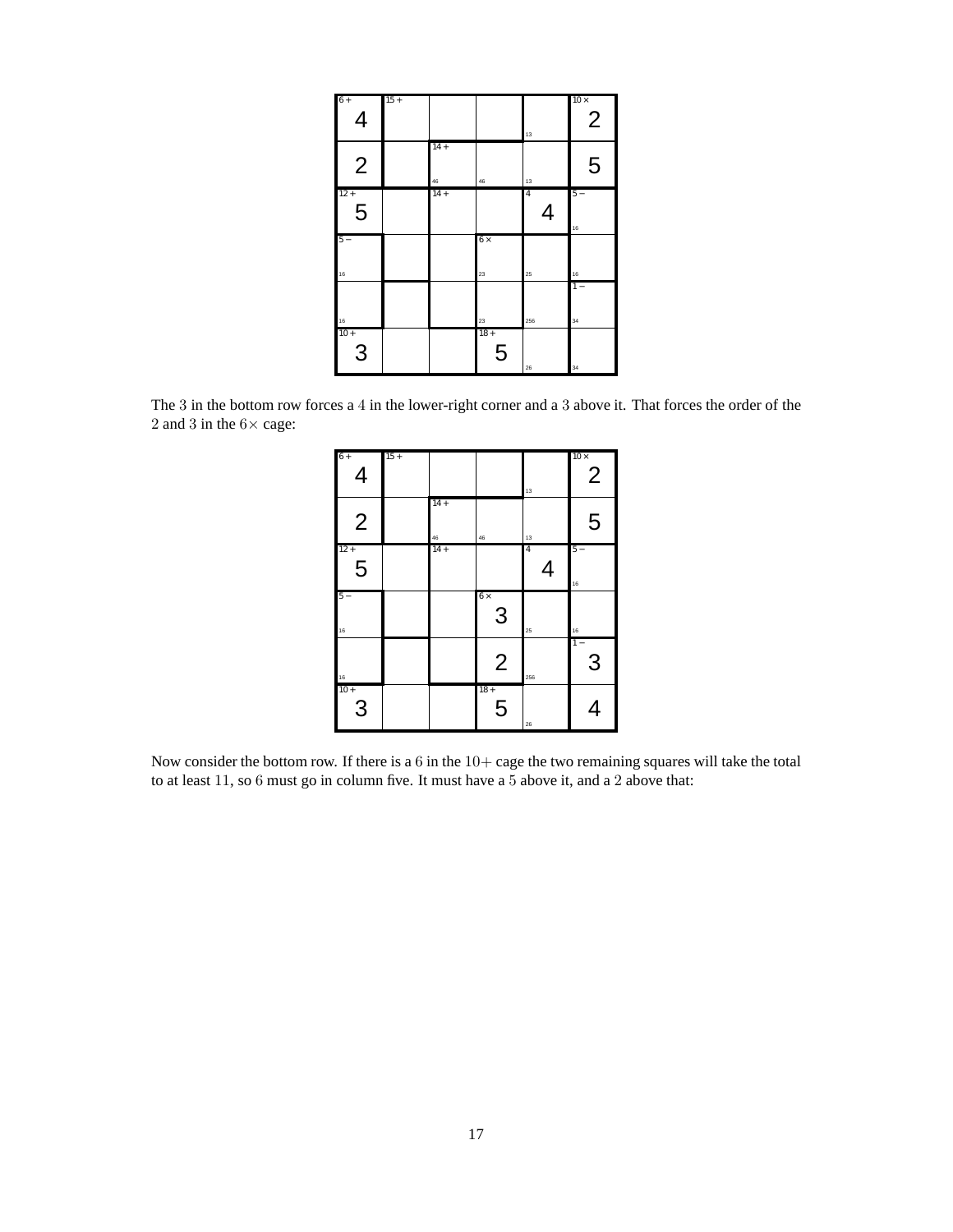| $6+$<br>$\overline{4}$ | $15 +$ |              |                | 13                            | $10\times$<br>$\overline{2}$ |
|------------------------|--------|--------------|----------------|-------------------------------|------------------------------|
| $\overline{2}$         |        | $14 +$<br>46 | 46             | 13                            | 5                            |
| $12 +$<br>5            |        | $14 +$       |                | 4<br>$\overline{\mathcal{A}}$ | $5 -$<br>16                  |
| $5 -$<br>16            |        |              | $6\times$<br>3 | $\overline{2}$                | $16$                         |
| 16                     |        |              | $\overline{2}$ | 5                             | $\overline{1}$ –<br>3        |
| $10+$<br>3             |        |              | $18+$<br>5     | 6                             | 4                            |

The two open entries in the bottom row must contain a 1 and 2 in some order, so to make a total of 10, the fifth row, second column must have a 4:

| $6+$<br>$\overline{4}$   | $15 +$ |              |                 | 13                  | $10\times$<br>$\overline{2}$ |
|--------------------------|--------|--------------|-----------------|---------------------|------------------------------|
| $\overline{2}$           |        | $14 +$<br>46 | 46              | 13                  | 5                            |
| $12 +$<br>$\overline{5}$ |        | $14 +$       |                 | $\overline{4}$<br>4 | $5 -$<br>16                  |
| $5-$<br>16               |        |              | $6 \times$<br>3 | $\overline{2}$      | 16                           |
| $16$                     | 4      |              | $\overline{2}$  | 5                   | $1 -$<br>3                   |
| $10 +$<br>3              | 12     | 12           | $18 +$<br>5     | 6                   |                              |

The two unmarked squares in row four must contain a 4 and a 5 in a forced order, and that, in turn, forces the order of the entries in the third and fourth positions of row two: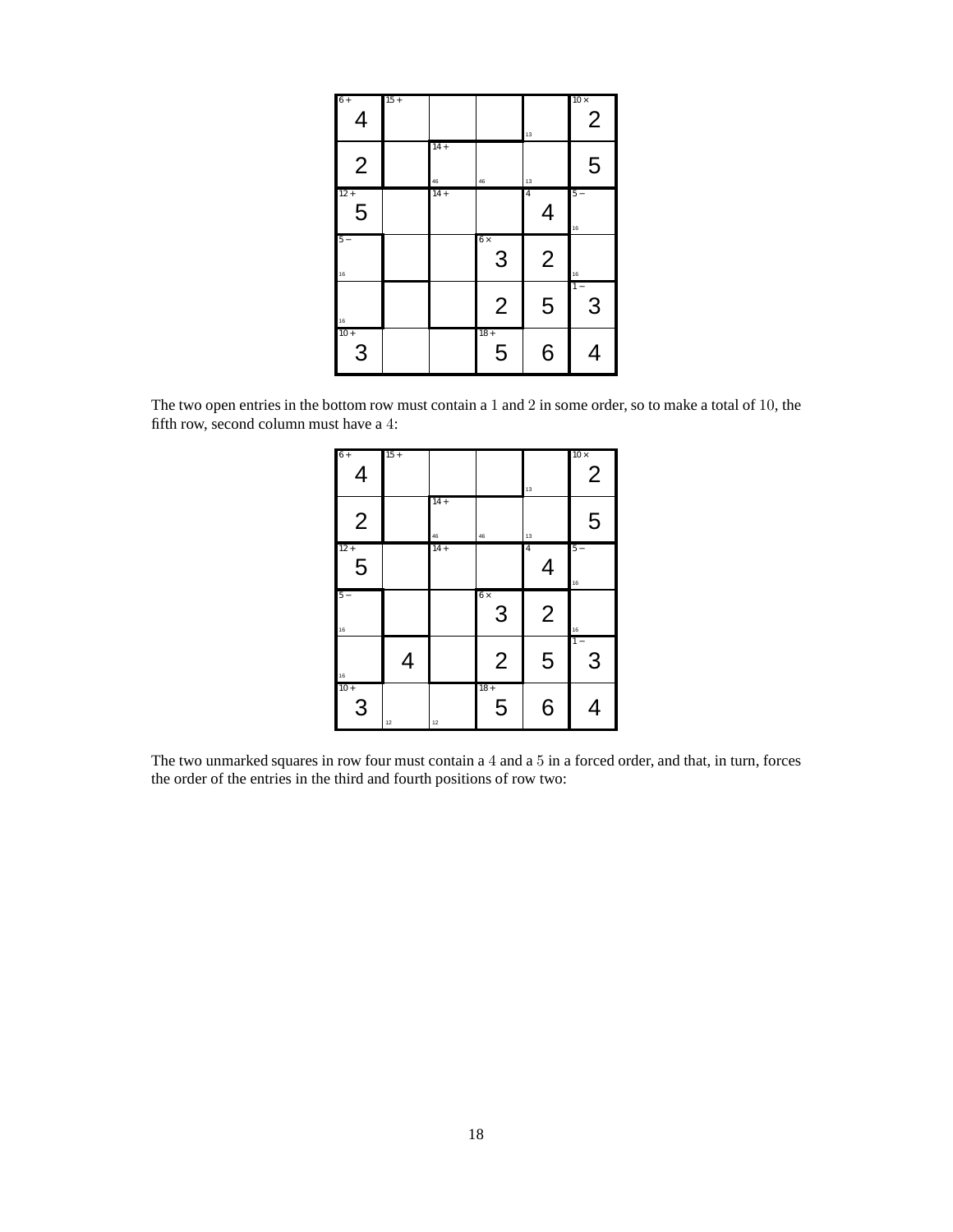| $6+$<br>4      | $15 +$ |             |                | 13                  | $10\times$<br>$\overline{2}$ |
|----------------|--------|-------------|----------------|---------------------|------------------------------|
| $\overline{2}$ |        | $14 +$<br>6 | 4              | 13                  | 5                            |
| $12 +$<br>5    |        | $14 +$      |                | $\overline{4}$<br>4 | $5 -$<br>16                  |
| $5 -$<br>16    | 5      | 4           | $6\times$<br>3 | $\overline{2}$      | $16$                         |
| 16             | 4      |             | $\overline{2}$ | 5                   | $1 -$<br>3                   |
| $10+$<br>3     | 12     | 12          | $18 +$<br>5    | 6                   | 4                            |

Now things are easy: we're missing a 2 in the 12+ slot in row 3 and that forces the two entries in the bottom row. The missing 3 and 4 in column 2 are easy to assign:

| $6+$<br>4       | $15 +$<br>6    |                |                 | 13             | $10\times$<br>$\overline{2}$ |
|-----------------|----------------|----------------|-----------------|----------------|------------------------------|
| $\overline{2}$  | 3              | $14 +$<br>6    | 4               | $13\,$         | 5                            |
| $12 +$<br>5     | $\overline{2}$ | $14 +$         |                 | 4<br>4         | $5 -$<br>$16$                |
| $5 -$<br>$16\,$ | 5              | 4              | $6 \times$<br>3 | $\overline{2}$ | 16                           |
| $16\,$          | 4              |                | $\overline{2}$  | 5              | $1 -$<br>3                   |
| $10 +$<br>3     |                | $\overline{2}$ | $18 +$<br>5     | 6              | 4                            |

From here on things are very easy, and here is the complete solution:

| $6+$<br>4               | $15 +$<br>6    | 5              |                 | 3                   | $10 \times$<br>$\overline{2}$ |
|-------------------------|----------------|----------------|-----------------|---------------------|-------------------------------|
| $\overline{2}$          | 3              | $14 +$<br>6    | 4               | 1                   | 5                             |
| $12 +$<br>5             | $\overline{2}$ | $14 +$<br>3    | 6               | $\overline{4}$<br>4 | $5-$                          |
| $5 -$                   | 5              | 4              | $6 \times$<br>3 | $\overline{2}$      | 6                             |
| 6                       | 4              | 1              | $\overline{2}$  | 5                   | $1 -$<br>3                    |
| $10+$<br>$\overline{3}$ |                | $\overline{2}$ | $18 +$<br>5     | 6                   | 4                             |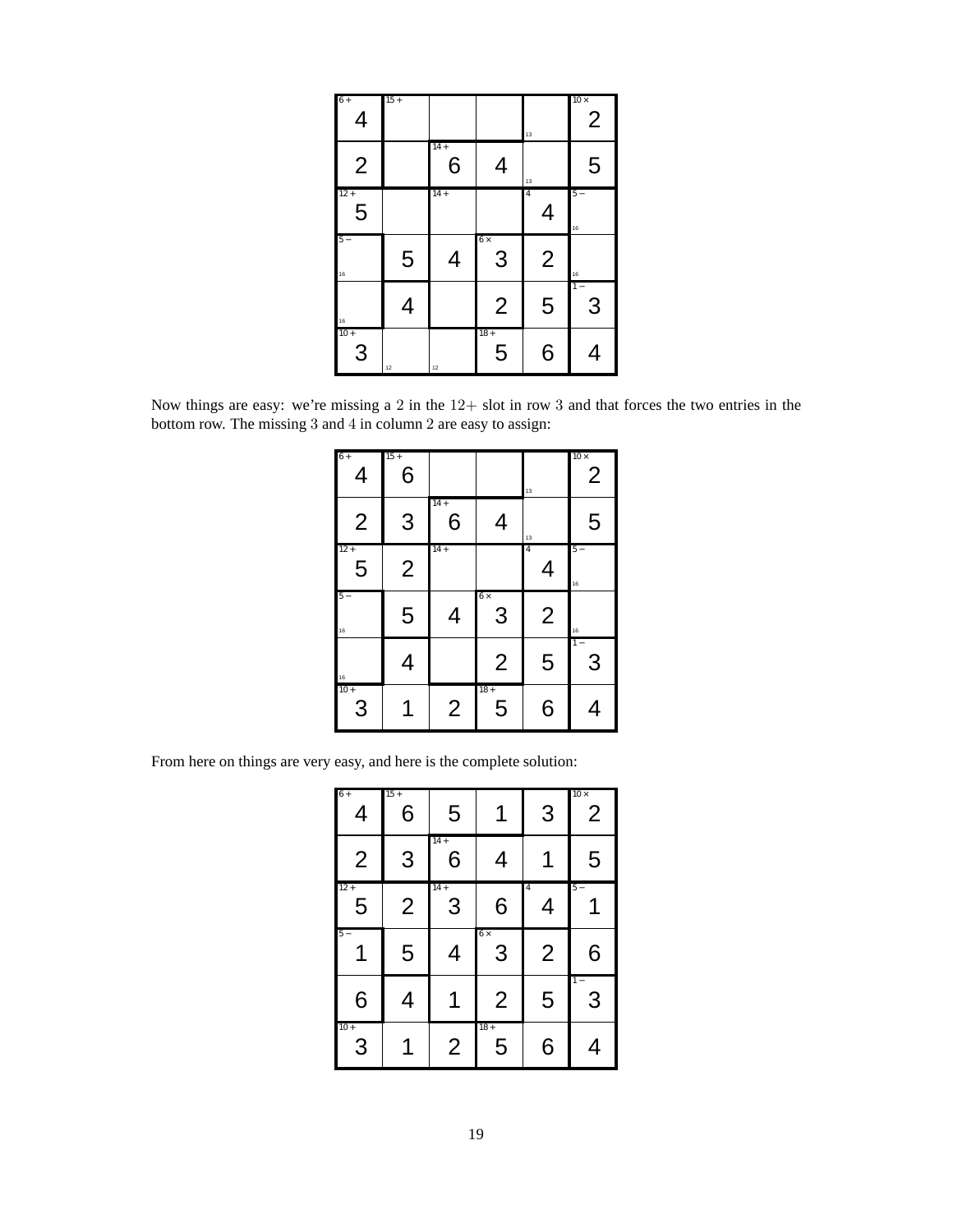### **9 Generating Kenken Puzzles**

After the students have solved a few puzzles, a very interesting exercise for them is to have teams or two or three generate their own Kenken puzzles and then have the teams exchange those puzzles with other teams who will then attempt to solve them (or to prove that they either can't be solved, or that there are multiple solutions). One way to do this is to have each team draw their puzzle on the board, and then swap the teams around so that students can try to solve the puzzles created by others. This can be fairly time-consuming, and there can be problems with non-uniqueness of the solutions, as well as errors, both by the creators and by the solvers of the puzzles.

As was the case with the initial introduction of Kenken to the class, it's probably best just to have the kids try to make some puzzles, and then, after they've seen what some of the problems are, you can make lists of strategies that are useful for puzzle creation. I recommend that the first puzzles that the teams try to create be  $4 \times 4$ . Be sure to tell the class that it is important that the puzzles created not only have a solution, but that solution be unique.

The author of this article does not claim to be an expert in Kenken puzzle creation (although his software was used to create and check all the examples used here). Thus it may be possible that many interesting ideas are omitted in what follows.

#### **9.1 Generating Latin Squares**

An easy way to begin is first to generate the numbers that will provide the solution. The only requirement for this is that each row and column contains all the numbers from 1 to n (for an  $n \times n$  puzzle). The cages and operations can then be added to create the final puzzle. Sometimes it may be necessary, during cage and operation selection, to modify the numbers in the grid slightly.

These  $n \times n$  grids of numbers with no duplicates in rows or columns are called "Latin squares", and a great deal is known about them. For small grids, like the  $4 \times 4$  grids that will be used for the first puzzles, they are fairly easy to generate, just by trial and error.

But there are some easy ways to generate such squares totally mechanically in such a way that the resulting squares seem somewhat random. Note that once you have a Latin square, you can make another by rearranging the rows in any way, and then rearranging the columns in any way. Another way to make a new Latin square from an old one is to take any 1-to-1 function mapping  $1 \cdots n$  to  $1 \cdots n$  and applying that function to all the elements in an existing Latin square. There are 24 rearrangements of the rows, 24 rearrangements of the columns, and 24 suitable mappings, so just using these techniques, a single initial Latin square can have up to  $24 \times 24 \times 24 = 13824$  modifications. (A lot of these modifications yield the same Latin square; in fact, of the  $4 \times 4$  variety, there are only 576 different examples.)

So you can start with any Kenken puzzle, apply some of the transformations above, and get one that looks completely different with almost no effort. Also note that you can start with one that is very regular and modify it as explained above. Here is an easy beginning  $4 \times 4$  Latin square, and the same pattern can be used to generate a starting Latin square of any size:

|  |  | 2 |
|--|--|---|
|  |  | ∍ |

Things are a little more tricky with larger squares, so the techniques above may be more useful as the size of the puzzle increases. In fact, there are 161280 of the  $5 \times 5$  squares and 812851200 of the  $6 \times 6$  squares.

Notice that as you're building the cages in your square you can continue to use some of the transformations above. Suppose that you're generally generating the cages from top to bottom and you can see that it would be better in some way to swap some of the lower rows, then as long as there are no cages with operations and goals defined on those rows, you can just go ahead and swap them.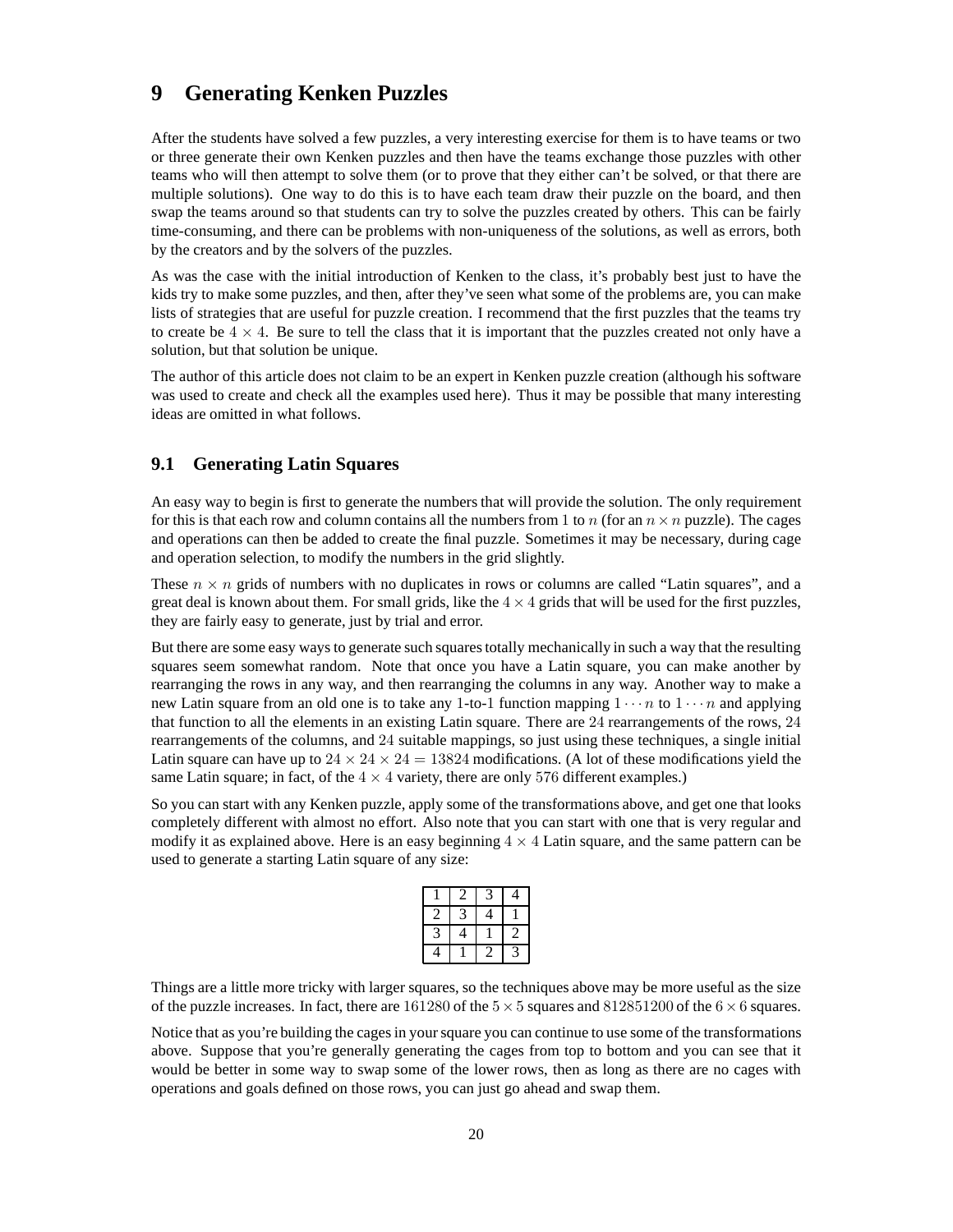#### **9.2 Generating Cages and Cage Goals**

An easy method to generate a puzzle uses a trial-and-error approach. Divide the Latin square into cages and then figure out operations and goals for those cages. For example, if you've got a cage with three squares that contain a 1, 3 and 4, you could have as a goal either  $8+$  or  $12\times$ . In addition, for two-cage goals there is always the subtraction goal and, if one of the numbers divides the other, a division goal.

If you are trying to make a puzzle that uses division as a goal, make sure that the Latin square you generate has sufficient adjacent squares where one is a multiple of the adjacent one to make as many division slots as you desire.

After you've generated cages and goals, start with the proposed puzzle and try to solve it completely logically. If you can do this, it is a valid puzzle. If you find that you need to make a guess, it may be that there are multiple solutions and the puzzle is therefore not valid.

As you are trying to solve the puzzle, if you do get stuck and have no more logical steps that you can take, consider changing the so far undetermined cages either in terms of shape or goal so that additional steps can be made.

It is easiest at first to generate easy puzzles, and one way to do this is to begin by selecting cage shapes over the known solution numbers such that the cages' contents are completely determined. Here are a few examples (assuming we are constructing a  $6 \times 6$  puzzle):

- 1. For two-square cages, the following goals allow only one pair of numbers in the solution: 5−, 11+,  $10\times$ ,  $10+$ ,  $3+$ ,  $24\times$ ,  $30\times$ . (This is not a complete list; try to find others.)
- 2. If the cage consists of three squares in a row, the following targets allow exactly one set of three numbers:  $6+, 7+, 15+, 14+, 10 \times, 15 \times$ . Again, this is not a complete list.
- 3. For a cage with three squares in an L shape, sometimes the goal completely determines not only the values, but the locations for those values. This occurs when two of the numbers are the same. For example,  $2 \times$ ,  $3 \times$ ,  $25 \times$ ,  $4+$ ,  $5+$ ,  $75 \times$ . There are many more.

Note that generally as the number of possible combinations of numbers that can fill a slot increases, the puzzle becomes more difficult. For a two-square cage, the goals of  $5-$ ,  $4-$ ,  $3-$ ,  $2-$  and  $1-$  have, respectively, 1, 2, 3, 4 and 5 possible combinations of numbers that satisfy the goal.

#### **9.3 Proving Uniqueness of the Solution**

In general, this is difficult, and the best way, for puzzles where a guess has to be made, is to use a computer program to check for the uniqueness of the solution. Puzzles that require a guess are not as nice as puzzles that can be solved using pure logic, so it's usually probably best to modify cages if you reach a stage where a guess seems to be required.

#### **9.4 Computer Generation of Puzzles**

The author is not an expert at this, but at least the methods he used in his computer program (called "kengen") can be described here.

First, kengen generates a random Latin square. It then generates cages by randomly picking adjacent squares and combining them into cages with some restrictions. For example, there is a parameter that limits the maximum number of squares in a cage, and if the combination of two adjacent squares makes a cage that is too large, it is not done. Squares are combined in this way at random until a suitable number of cages is formed.

Next, kengen assigns possible goals to the cages. If it is trying to make easy puzzles, it looks for easilysatisfied goals, as described above. If not, it just invents goals at random.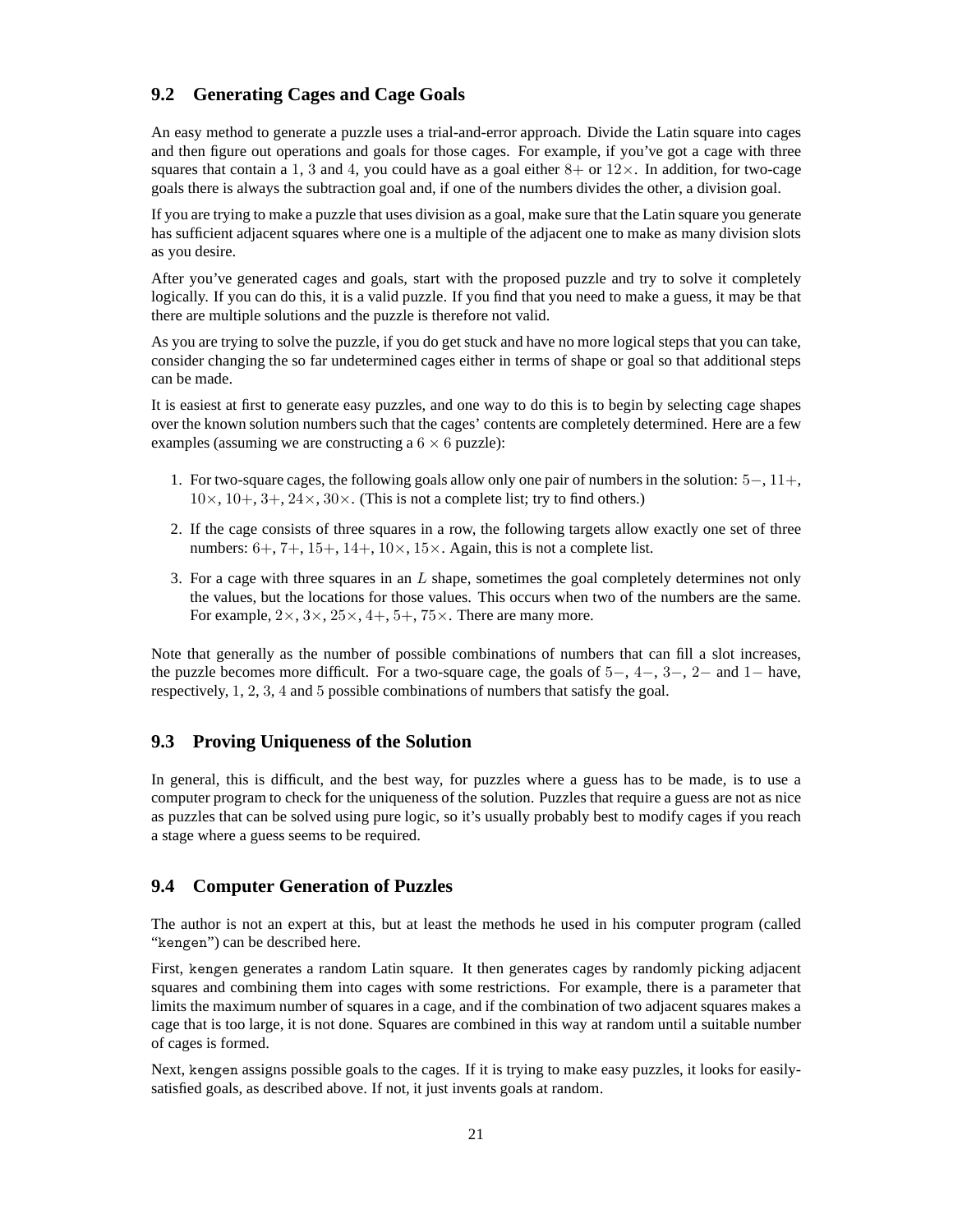Finally, kengen tries to solve the problem, using a number of heuristics described in the sections above dealing with how to solve Kenken puzzles. The heuristics are graded in terms of difficulty, so as the solution is attempted, kengen keeps track of how many of the harder techniques are required so it can make an estimate of how hard the puzzle is.

If the puzzle requires a guess, kengen either rejects it (if it's looking for relatively easy puzzles), or it makes a guess and continues the solution. If the guess fails, it tries another guess from the same point, et cetera. If it succeeds, it also tries the other possible guesses, and if any of those succeed, the puzzle is bad because it has multiple solutions. Obviously, this guessing may have to be applied recursively.

If a puzzle fails for any reason, kengen, just makes up a new grid and cages and tries again until it succeeds. Generally, not too many proposed puzzles fail, especially if it is trying to make easy-to-solve puzzles.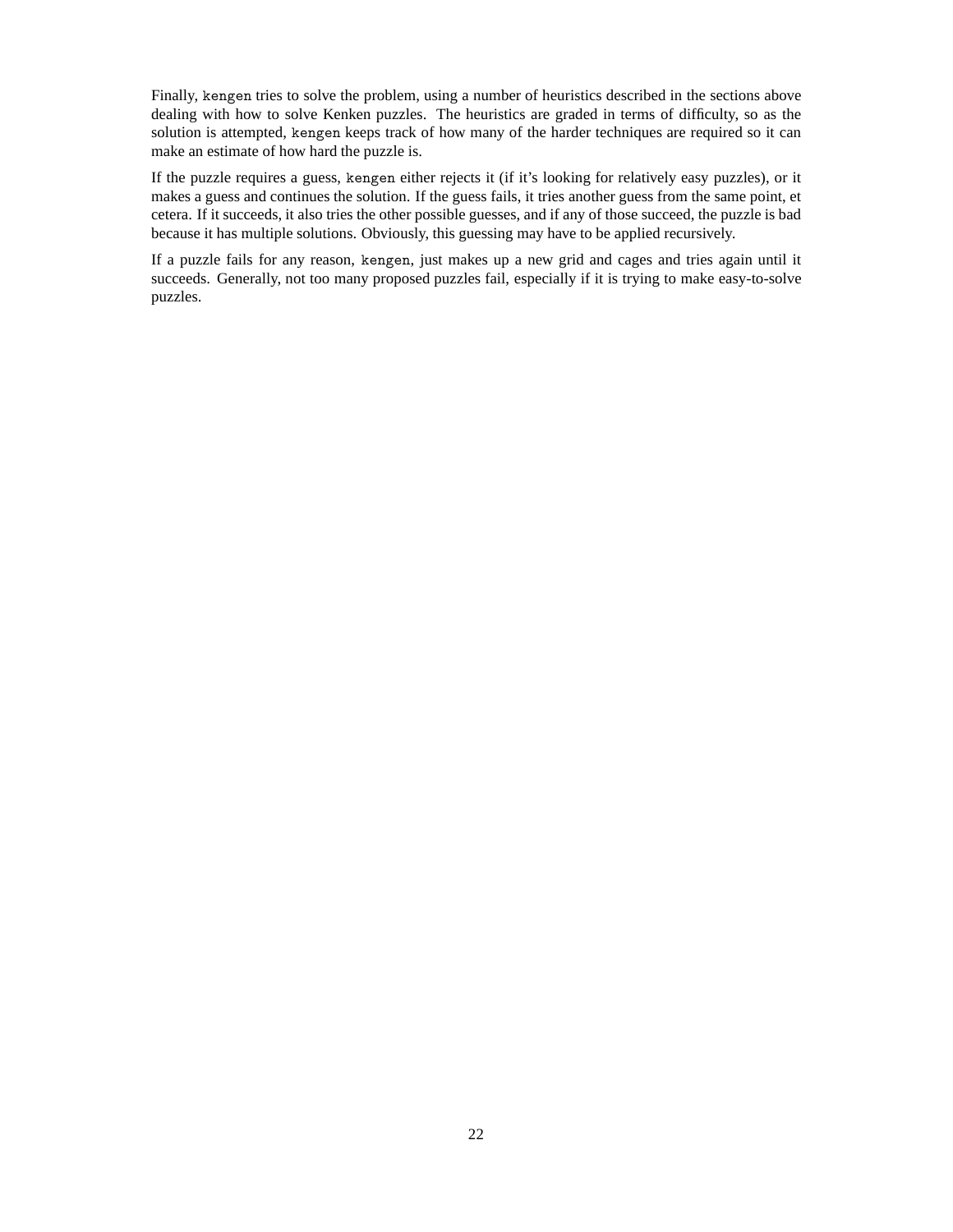| $7+$           | $3 -$      | $2\times$      |                | $2\times$      | $7+$   |           | $8+$           |
|----------------|------------|----------------|----------------|----------------|--------|-----------|----------------|
|                |            |                |                |                |        |           |                |
|                |            |                |                |                |        |           |                |
|                |            | $7+$           | $\overline{3}$ |                |        |           |                |
|                |            |                |                |                |        |           |                |
| $6+$           |            |                |                | $10 +$         |        |           |                |
|                |            |                |                |                |        |           |                |
|                |            |                |                |                |        |           |                |
|                | $9+$       |                |                | $\overline{4}$ | $6+$   |           | $\overline{2}$ |
|                |            |                |                |                |        |           |                |
|                |            |                |                |                |        |           |                |
|                |            |                |                |                |        |           |                |
| $11 +$         | $6+$       |                |                |                |        | $9+$      |                |
|                |            |                |                |                |        |           |                |
|                |            |                |                |                |        |           |                |
|                |            | $2\times$      |                | $\sqrt{8}$ +   |        |           | $6+$           |
|                |            |                |                |                |        |           |                |
| $7+$           |            | $8+$           |                | $6 \times$     | $10 +$ |           |                |
|                |            |                |                |                |        |           |                |
|                |            |                |                |                |        |           |                |
| $\overline{1}$ |            | $\overline{4}$ |                |                |        | $\vert$ 1 |                |
|                |            |                |                |                |        |           |                |
|                |            |                |                |                |        |           |                |
|                |            |                |                |                |        |           |                |
| $7 +$          | $3 \times$ | $9+$           | $\overline{c}$ | $3 \times$     | $9+$   |           |                |
|                |            |                |                |                |        |           |                |
|                |            |                |                |                |        |           |                |
|                |            |                | $8+$           |                |        | $6+$      | $7+$           |
|                |            |                |                |                |        |           |                |
| $2\times$      |            |                |                | $\sqrt{8}$ +   |        |           |                |
|                |            |                |                |                |        |           |                |
|                |            |                |                |                |        |           |                |
| $7+$           |            |                |                | $6+$           |        |           |                |
|                |            |                |                |                |        |           |                |
|                |            |                |                |                |        |           |                |
|                |            |                |                |                |        |           |                |

# **10 Easy Puzzles (Solutions: Section 16)**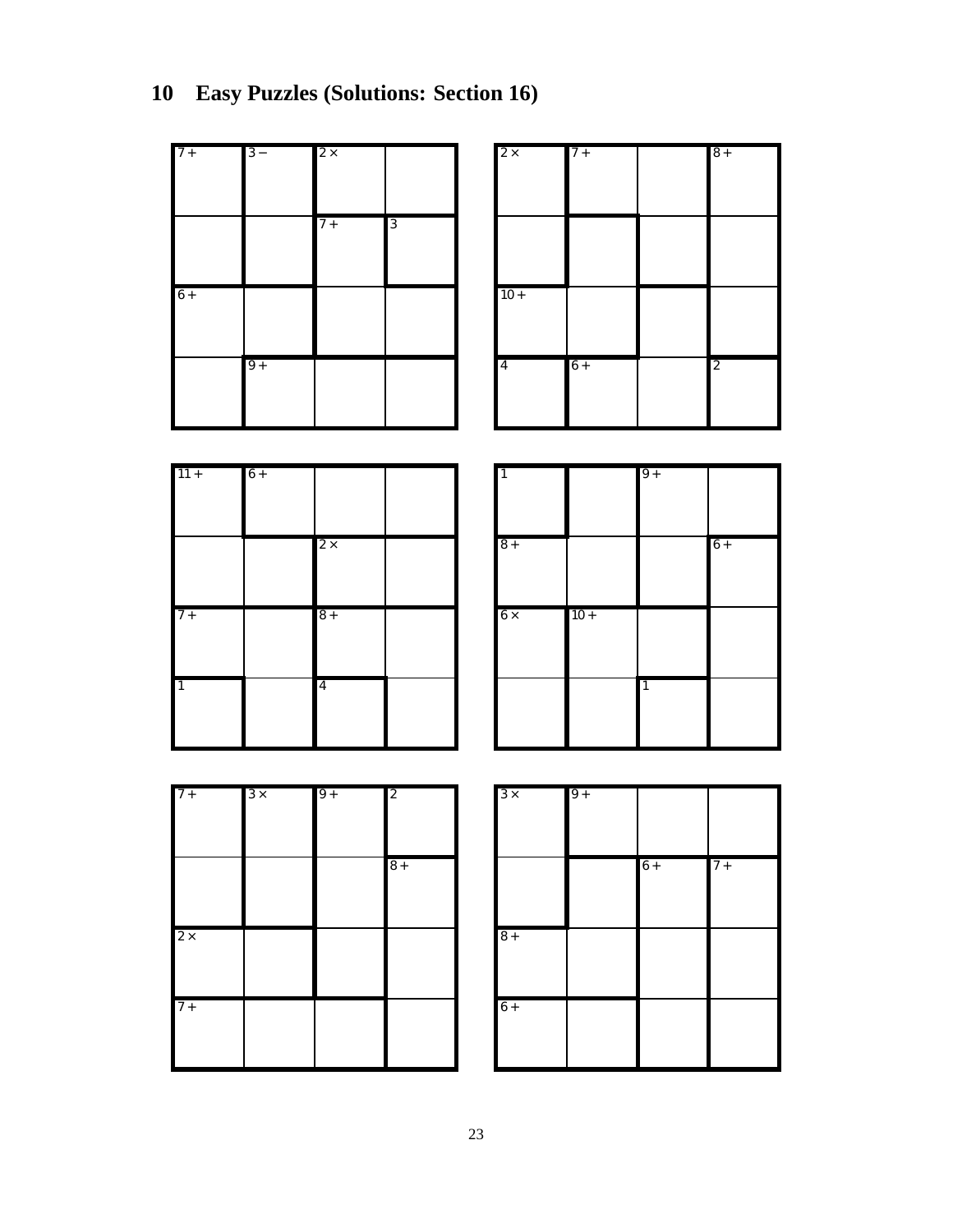| 3          | $6+$  | $11 +$ | $11 +$         |        | $6+$ |  |
|------------|-------|--------|----------------|--------|------|--|
|            |       |        |                |        |      |  |
| $6+$       |       |        | 3              |        |      |  |
|            |       |        |                |        |      |  |
|            |       |        |                |        |      |  |
|            | 3     | $6+$   | $1 -$          | $12 +$ |      |  |
|            |       |        |                |        |      |  |
| $\sqrt{6}$ | $6+$  |        |                | 3      |      |  |
|            |       |        |                |        |      |  |
|            |       |        |                |        |      |  |
| $4 -$      |       |        | $13 +$         |        | $4+$ |  |
|            |       |        |                |        |      |  |
|            | $10+$ |        | $\overline{c}$ |        |      |  |
|            |       |        |                |        |      |  |
|            |       |        |                |        |      |  |

| $11 +$ | $12 +$ | $12 +$ |      | $4+$   | $3+$ |
|--------|--------|--------|------|--------|------|
|        |        | 3      |      |        |      |
| $5+$   |        | $7+$   | $9+$ |        |      |
|        | 6      |        | 5    | $1 -$  |      |
| $6+$   |        |        |      | $14 +$ |      |
| $3+$   |        | $13 +$ |      | 6      |      |

| $4+$   |        | $13 +$ |      |       | $\overline{4}$          |
|--------|--------|--------|------|-------|-------------------------|
| $6+$   | $8+$   |        | $6+$ | $1 -$ |                         |
|        | 5      | $5+$   |      |       | $12 +$                  |
| $10 +$ |        |        | 3    | $9+$  |                         |
| $6+$   | $12 +$ |        |      |       |                         |
|        | 6      | $2-$   |      |       | $\overline{\mathbf{c}}$ |

| $11 +$                  |        | 3 | $11 +$ | $\overline{1}$ | $3+$  |
|-------------------------|--------|---|--------|----------------|-------|
| $10+$                   | $11 +$ |   |        | $7+$           |       |
|                         | $3+$   |   |        |                | $1 -$ |
| $\overline{\mathbf{3}}$ | $11 +$ |   | $5 -$  | $13 +$         |       |
| $6+$                    |        |   |        |                |       |
|                         | $8+$   |   |        | $11 +$         |       |

| $4+$   |                         | 5      | $15 +$ |        |   |
|--------|-------------------------|--------|--------|--------|---|
| $9+$   | $\overline{\mathbf{4}}$ | $13 +$ |        | $10 +$ |   |
|        |                         |        | 3      | $11 +$ |   |
| $10 +$ | $7+$                    |        | $8+$   |        |   |
|        |                         | $3+$   |        |        | 3 |
| 5      | $1 -$                   |        | 6      | $5+$   |   |

| 3    | $6+$   | $11 +$ | $11 +$         |        | $6+$ |
|------|--------|--------|----------------|--------|------|
| $6+$ |        |        | 3              |        |      |
|      | 3      | $6+$   | $1 -$          | $12 +$ |      |
| 6    | $6+$   |        |                | 3      |      |
| $4-$ |        |        | $13 +$         |        | $4+$ |
|      | $10 +$ |        | $\overline{2}$ |        |      |

## **11 Easy Add/Subtract Puzzles (Solutions: Section 17)**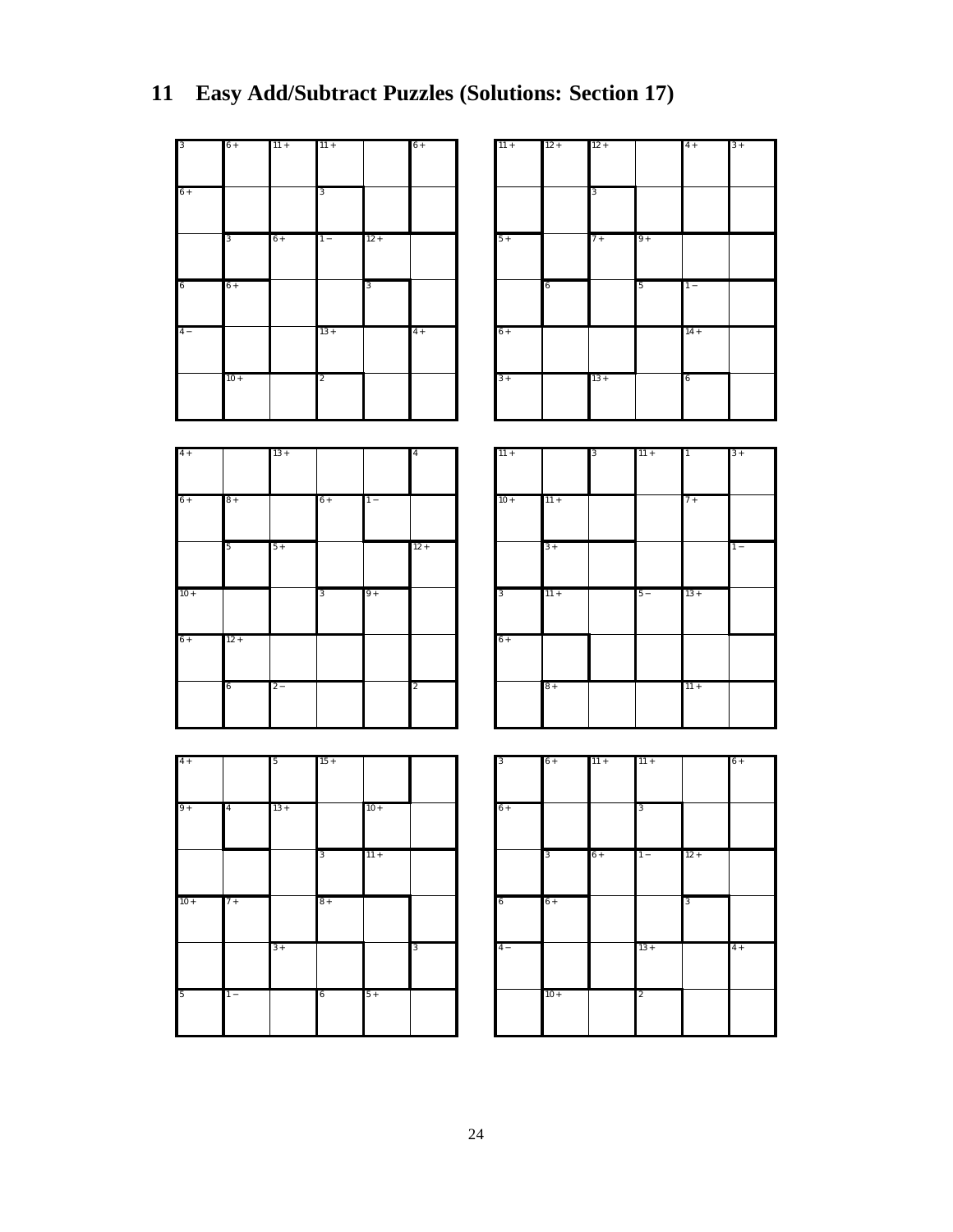| $3+$           | $6\times$ |                |             | $15 +$ | $\overline{1}$ |
|----------------|-----------|----------------|-------------|--------|----------------|
|                |           | $20\times$     |             |        |                |
| $13 +$         |           | $\overline{2}$ | $9+$        |        |                |
|                |           |                |             |        |                |
| 3              |           | $3 +$          |             | $15+$  |                |
| $20 \times$    |           | $6+$           |             |        |                |
| $\overline{1}$ | $1 -$     |                | $36 \times$ |        |                |

| $2 \div$       |        | $5 \times$ |       |        | $12 +$    |
|----------------|--------|------------|-------|--------|-----------|
| $40\times$     |        | 3          | $7+$  |        |           |
|                | $7+$   | $14 +$     |       |        |           |
|                |        |            |       |        |           |
| $\overline{1}$ |        |            | $3 -$ |        | $5\times$ |
| $13 +$         | $11 +$ | $10\times$ |       | $10 +$ |           |

 $12 +$ 

| 6           |        | $9+$        |                | $\overline{1}$ | $7+$           |
|-------------|--------|-------------|----------------|----------------|----------------|
|             |        |             |                |                |                |
|             |        |             |                |                |                |
|             |        |             |                |                |                |
| $12 +$      |        | $10 \times$ |                | $14 +$         |                |
|             |        |             |                |                |                |
|             |        |             |                |                |                |
|             |        |             |                |                |                |
| $20 \times$ |        |             | $\overline{c}$ |                |                |
|             |        |             |                |                |                |
|             |        |             |                |                |                |
|             |        |             |                |                |                |
|             | $2+$   |             | $2 \div$       |                | $\overline{1}$ |
|             |        |             |                |                |                |
|             |        |             |                |                |                |
|             |        |             |                |                |                |
| $6+$        | $10 +$ |             | $15 +$         | $40 \times$    |                |
|             |        |             |                |                |                |
|             |        |             |                |                |                |
|             |        |             |                |                |                |
|             |        |             |                |                |                |
|             |        |             |                |                |                |
|             |        |             |                |                |                |
|             |        |             |                |                |                |
|             |        |             |                |                |                |

| 6           | $2 \times$  | $16\times$ |             | $90\times$     |           |
|-------------|-------------|------------|-------------|----------------|-----------|
|             |             |            |             |                |           |
|             |             |            |             |                |           |
|             |             |            |             |                |           |
| $2+$        |             | 3          |             |                |           |
|             |             |            |             |                |           |
|             |             |            |             |                |           |
|             |             |            |             |                |           |
|             | $50\times$  |            | $30 \times$ |                | $6\times$ |
|             |             |            |             |                |           |
|             |             |            |             |                |           |
|             |             |            |             |                |           |
| $15 \times$ | $12 \times$ |            | 3           | $24 \times$    |           |
|             |             |            |             |                |           |
|             |             |            |             |                |           |
|             |             |            |             |                |           |
|             |             | $60\times$ |             |                | $4\div$   |
|             |             |            |             |                |           |
|             |             |            |             |                |           |
|             |             |            |             |                |           |
|             | $6\div$     |            |             | $\overline{2}$ |           |
|             |             |            |             |                |           |
|             |             |            |             |                |           |
|             |             |            |             |                |           |

| $20 \times$ |                | $24 \times$ | $12 \times$ | $3 +$       |   |
|-------------|----------------|-------------|-------------|-------------|---|
|             |                |             |             |             |   |
|             |                |             |             |             |   |
| $30 \times$ | $\overline{1}$ |             |             | $6\times$   |   |
|             |                |             |             |             |   |
|             |                |             |             |             |   |
|             |                |             |             |             |   |
|             |                |             |             | $30 \times$ |   |
|             |                |             |             |             |   |
|             |                |             |             |             |   |
|             |                |             |             |             |   |
| $3 +$       | $90 \times$    |             | $40 \times$ | $4\times$   |   |
|             |                |             |             |             |   |
|             |                |             |             |             |   |
|             |                | 3           |             |             |   |
|             |                |             |             |             |   |
|             |                |             |             |             |   |
|             |                |             |             |             |   |
|             |                |             |             |             |   |
| $4 +$       |                | $60 \times$ |             |             | 3 |
|             |                |             |             |             |   |
|             |                |             |             |             |   |

| $18\, \times$ | $24 \times$ |                | 5           | $2 \times$   |   |
|---------------|-------------|----------------|-------------|--------------|---|
|               |             |                |             |              |   |
|               |             |                |             |              |   |
|               |             |                |             |              |   |
|               |             | $96 \times$    |             | $10\times$   |   |
|               |             |                |             |              |   |
|               |             |                |             |              |   |
|               |             |                |             |              |   |
|               |             |                |             |              |   |
| $30 \times$   |             |                |             |              | 3 |
|               |             |                |             |              |   |
|               |             |                |             |              |   |
|               |             |                |             |              |   |
|               |             |                |             |              |   |
| $24 \times$   | $15 \times$ | $\overline{2}$ | $12 \times$ |              |   |
|               |             |                |             |              |   |
|               |             |                |             |              |   |
|               |             |                |             |              |   |
|               |             |                |             |              |   |
|               |             |                | $24 \times$ | $180 \times$ |   |
|               |             |                |             |              |   |
|               |             |                |             |              |   |
|               |             |                |             |              |   |
|               |             |                |             |              |   |
|               | $10\times$  |                |             |              |   |
|               |             |                |             |              |   |
|               |             |                |             |              |   |
|               |             |                |             |              |   |
|               |             |                |             |              |   |

# **12 Easy** 6 × 6 **Puzzles (Solutions: Section 18)**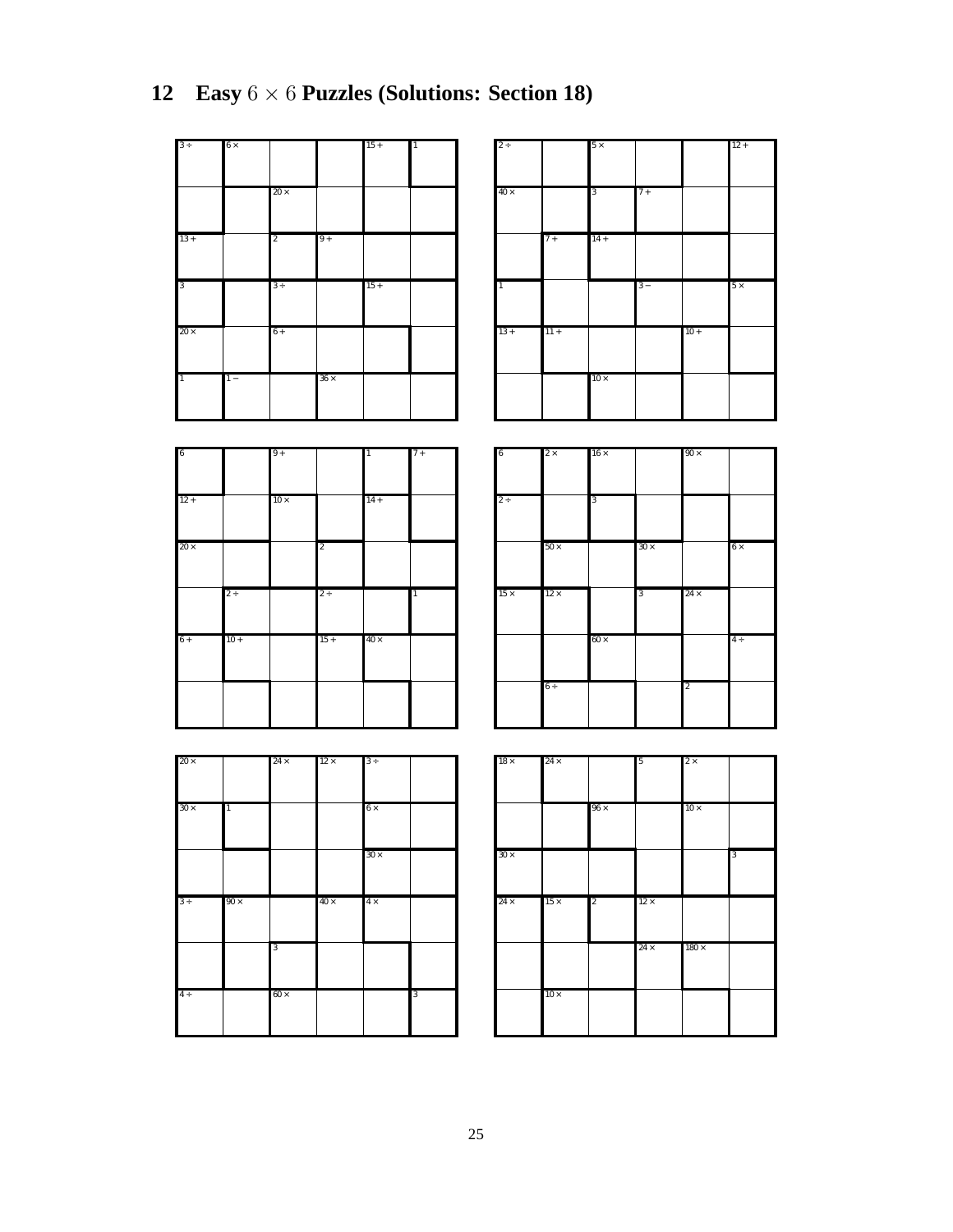| $\overline{c}$ | $24 \times$ |             | 3      | $20\times$ |                |
|----------------|-------------|-------------|--------|------------|----------------|
|                |             |             |        |            |                |
|                |             |             |        |            |                |
|                |             |             |        |            |                |
|                |             |             |        |            |                |
| $12 +$         |             |             | $13 +$ |            |                |
|                |             |             |        |            |                |
|                |             |             |        |            |                |
|                |             |             |        |            |                |
|                |             | $15 \times$ | $10 +$ |            |                |
|                |             |             |        |            |                |
|                |             |             |        |            |                |
|                |             |             |        |            |                |
| $19+$          |             |             | $7+$   | $14 +$     | $\overline{1}$ |
|                |             |             |        |            |                |
|                |             |             |        |            |                |
|                |             |             |        |            |                |
|                |             |             |        |            |                |
|                |             | $2\times$   |        |            |                |
|                |             |             |        |            |                |
|                |             |             |        |            |                |
|                |             |             |        |            |                |
| $15 \times$    |             |             |        |            | 6              |
|                |             |             |        |            |                |
|                |             |             |        |            |                |
|                |             |             |        |            |                |

| $5 \times$               |        |                  | 13 | $5 -$        | $12 +$ |
|--------------------------|--------|------------------|----|--------------|--------|
| $9+$                     | $11 +$ |                  |    |              |        |
|                          | 5      | $16 +$           |    |              |        |
|                          |        |                  |    |              |        |
|                          |        |                  |    |              | 1      |
| $\overline{4}$<br>$14 +$ |        | $15 +$<br>$16 +$ |    | $10\,\times$ |        |

| $9+$      |       | $2 +$ |             | 5      |       |
|-----------|-------|-------|-------------|--------|-------|
|           |       |       |             |        |       |
|           |       |       |             |        |       |
| $11\,+\,$ |       |       |             | $16 +$ |       |
|           |       |       | $2\times$   |        |       |
|           |       |       |             |        |       |
|           |       |       |             |        |       |
|           | $15+$ |       |             |        | $5 -$ |
|           |       |       |             |        |       |
|           |       |       |             |        |       |
|           |       |       |             |        |       |
| $15+$     |       |       | $9+$        |        |       |
|           |       |       |             |        |       |
|           |       |       |             |        |       |
|           |       |       |             |        |       |
|           | 3     | $5 -$ | $15 \times$ |        |       |
|           |       |       |             |        |       |
|           |       |       |             |        |       |
|           |       |       |             |        |       |
|           |       |       |             | $1 -$  |       |
|           |       |       |             |        |       |
|           |       |       |             |        |       |
|           |       |       |             |        |       |

| $13 +$      | $11 +$ |            | $\overline{1}$ | $6+$ |        |
|-------------|--------|------------|----------------|------|--------|
|             |        |            |                |      |        |
|             |        |            |                |      |        |
|             | $11 +$ |            |                | $4-$ |        |
|             |        |            |                |      |        |
|             |        |            |                |      |        |
|             |        |            |                |      |        |
|             | $10 +$ |            |                |      | $12 +$ |
|             |        |            |                |      |        |
|             |        |            |                |      |        |
| $30 \times$ |        | $12 +$     |                |      |        |
|             |        |            |                |      |        |
|             |        |            |                |      |        |
|             |        | $18\times$ | $16 +$         |      |        |
|             |        |            |                |      |        |
|             |        |            |                |      |        |
|             |        |            |                |      |        |
| $4 \div$    |        |            | $\overline{c}$ |      |        |
|             |        |            |                |      |        |
|             |        |            |                |      |        |

| $\overline{\mathbf{3}}$ | $18 +$    | $1 -$ | $11 +$         |           |                         |
|-------------------------|-----------|-------|----------------|-----------|-------------------------|
|                         |           |       |                |           |                         |
|                         |           |       |                |           |                         |
|                         |           |       |                |           |                         |
| $2\times$               |           |       |                | $11\,+\,$ |                         |
|                         |           |       |                |           |                         |
|                         |           |       |                |           |                         |
|                         |           |       |                |           |                         |
|                         |           |       |                |           |                         |
|                         |           |       | $30 \times$    | $17 +$    |                         |
|                         |           |       |                |           |                         |
|                         |           |       |                |           |                         |
|                         |           |       |                |           |                         |
| $1 -$                   | $2\times$ |       |                |           | $\overline{\mathbf{4}}$ |
|                         |           |       |                |           |                         |
|                         |           |       |                |           |                         |
|                         |           |       |                |           |                         |
|                         |           |       |                |           |                         |
|                         | $12 +$    |       |                |           |                         |
|                         |           |       |                |           |                         |
|                         |           |       |                |           |                         |
|                         |           |       |                |           |                         |
|                         |           |       |                |           |                         |
| $\sqrt{6}$              |           |       | $\overline{1}$ | $9+$      |                         |
|                         |           |       |                |           |                         |
|                         |           |       |                |           |                         |
|                         |           |       |                |           |                         |

| $20 +$   | $6 \times$ |                | $4 \div$  | $\overline{4}$ |  |
|----------|------------|----------------|-----------|----------------|--|
|          |            |                |           | $8+$           |  |
| $4 \div$ |            | $\overline{2}$ | $6\times$ | 5              |  |
| $14 +$   | $3 \times$ |                |           | $19+$          |  |
|          |            | $11 +$         |           |                |  |
|          | $1 -$      |                | 6         | $3 \times$     |  |

# **13 Medium** 6 × 6 **Puzzles (Solutions: Section 19)**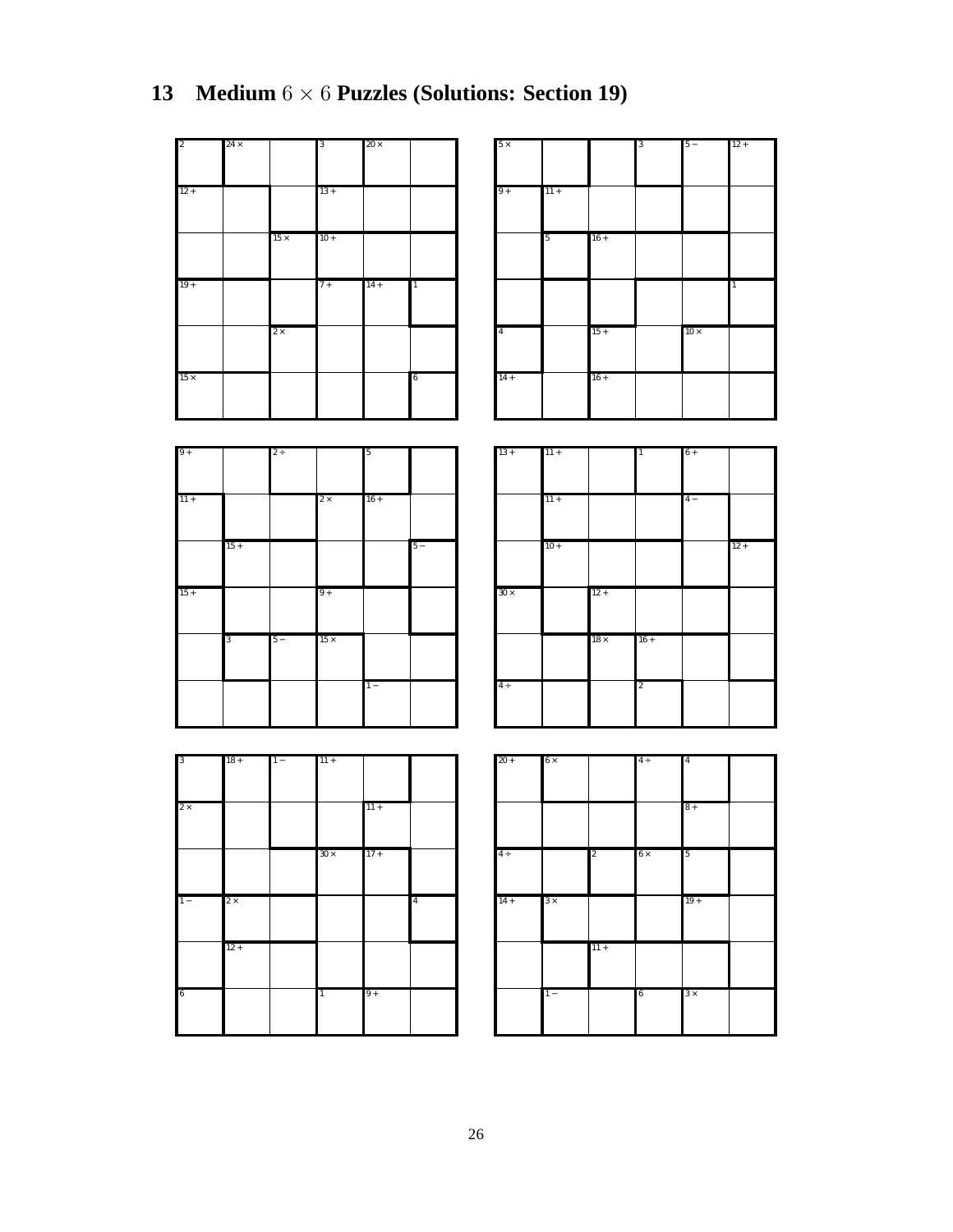| $\overline{1}$ | $11 +$         | $11 +$ | $12 +$ |        | $3+$ |
|----------------|----------------|--------|--------|--------|------|
|                |                |        |        |        |      |
| $11 +$         |                |        |        | $10 +$ |      |
|                |                |        |        |        |      |
|                |                | $6+$   |        |        |      |
|                |                |        |        |        |      |
|                | $10 +$         |        | 6      | $1 -$  |      |
|                |                |        |        |        |      |
| $3-$           |                | $8+$   |        | $13 +$ |      |
|                |                |        |        |        |      |
|                | $\overline{1}$ |        | $7+$   |        |      |
|                |                |        |        |        |      |

| Ł | $11 +$ |        | $15 +$ |       |  |
|---|--------|--------|--------|-------|--|
|   |        |        |        |       |  |
|   | $4-$   |        |        | $7 +$ |  |
|   |        |        |        |       |  |
|   | $9+$   | $10 +$ | $10 +$ |       |  |
|   |        |        |        |       |  |

11 +

3

2 11 + 3 − 9 +

6 +

11 +

| $9+$   | $14 +$ |       |      | $5+$   |                |
|--------|--------|-------|------|--------|----------------|
|        | $12 +$ |       |      | $12 +$ |                |
|        |        |       |      |        |                |
|        | 5      |       | $6+$ |        |                |
| 5      | $5+$   |       |      | $11 +$ |                |
| $10 +$ |        | $3 -$ |      | $12 +$ |                |
|        | $11 +$ |       |      |        | $\overline{2}$ |

| $3+$           | $15 +$         |        | 3              |
|----------------|----------------|--------|----------------|
|                |                |        |                |
|                |                |        |                |
|                |                |        |                |
|                |                |        |                |
| $11 +$         | $9+$           | $15 +$ |                |
|                |                |        |                |
|                |                |        |                |
|                |                |        |                |
| $\overline{4}$ | $\overline{c}$ |        | $\overline{1}$ |
|                |                |        |                |
|                |                |        |                |
|                |                |        |                |
|                |                |        |                |
|                |                |        |                |
| $14 +$         |                | $7+$   | $11 +$         |
|                |                |        |                |
|                |                |        |                |
|                |                |        |                |
|                |                |        |                |
| 6              | $6+$           |        |                |
|                |                |        |                |
|                |                |        |                |
|                |                |        |                |
| $9+$           | $10 +$         |        |                |
|                |                |        |                |
|                |                |        |                |

| 6      |        | $9+$  |                | $\mathbf{1}$ | $7+$           |
|--------|--------|-------|----------------|--------------|----------------|
| $12 +$ |        | $3 -$ |                | $14 +$       |                |
|        |        |       |                |              |                |
| $10 +$ |        |       | $\overline{c}$ |              |                |
|        | $9+$   |       | $2 -$          |              | $\overline{1}$ |
| $6+$   | $10 +$ |       | $15+$          | $11 +$       |                |
|        |        |       |                |              |                |

| 5      | $10 +$ | $8+$   | $8+$   |        | $5+$  |
|--------|--------|--------|--------|--------|-------|
| $11 +$ |        |        |        |        |       |
|        | 3      | $13 +$ | $11 +$ | $10 +$ |       |
|        | $3+$   |        |        | 3      |       |
| $1 -$  |        |        | $12 +$ |        | $5 -$ |
|        | $12 +$ |        |        |        |       |

## **14 Difficult** 6 × 6 **Puzzles (Solutions: Section 20)**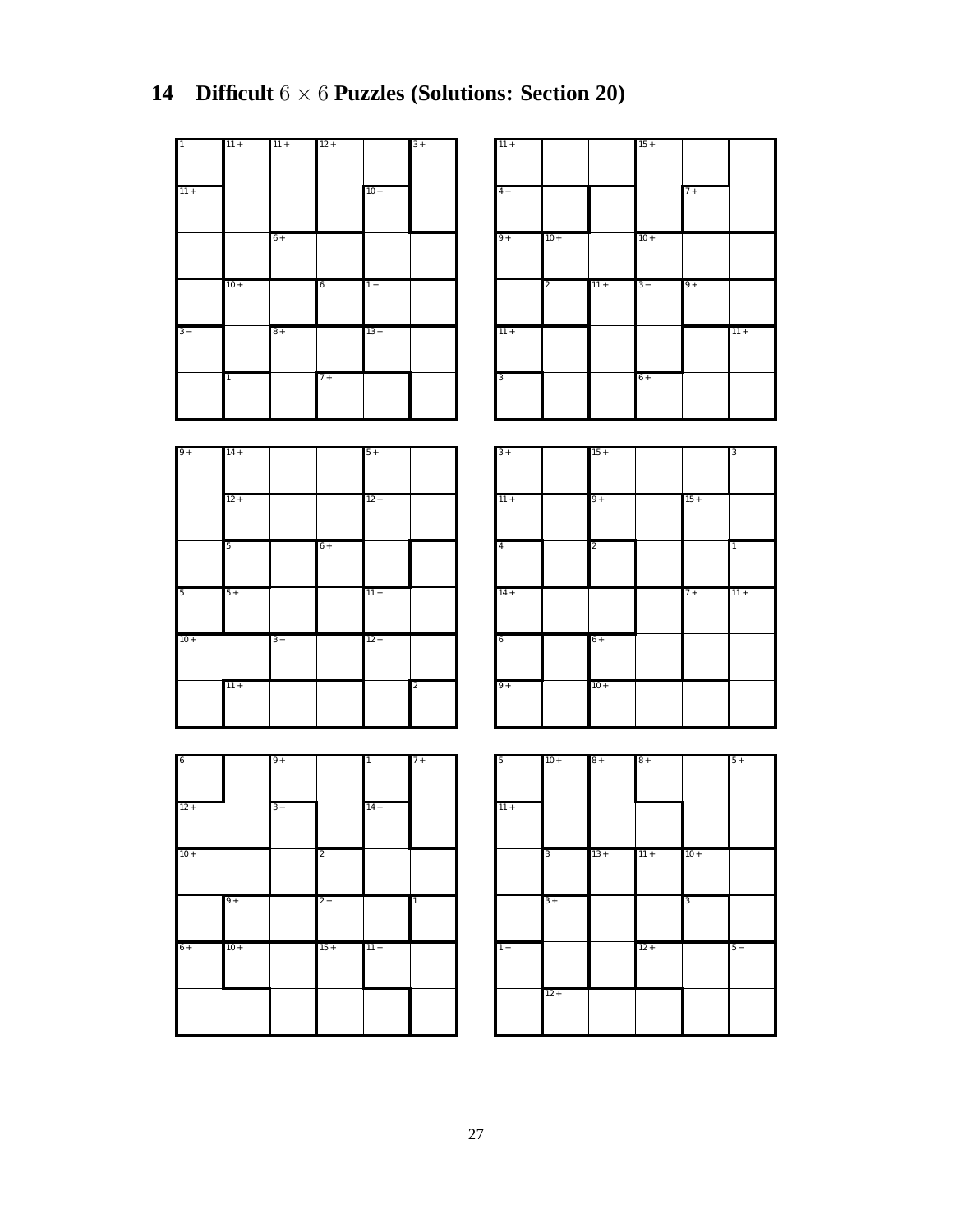| $48\times$  | 6 ÷             | $80\times$     |                | $42 \times$    | $189\times$ |              | $36 \times$    |                |
|-------------|-----------------|----------------|----------------|----------------|-------------|--------------|----------------|----------------|
|             |                 |                |                |                |             |              |                |                |
|             |                 |                |                |                |             |              |                |                |
|             |                 |                |                |                |             |              |                |                |
|             |                 |                |                |                |             |              |                |                |
|             |                 |                |                |                |             |              |                |                |
| $144\times$ | $216\times$     |                | $15 \times$    |                | $\vert$ 1   | $70\times$   |                | $16 \times$    |
|             |                 |                |                |                |             |              |                |                |
|             |                 |                |                |                |             |              |                |                |
|             |                 | $\overline{1}$ | $336\times$    |                | $45\times$  | $144 \times$ |                |                |
|             |                 |                |                |                |             |              |                |                |
|             |                 |                |                |                |             |              |                |                |
|             |                 |                |                |                |             |              |                |                |
| $147\times$ |                 | $45 \times$    | $\overline{4}$ |                |             |              | $\overline{2}$ |                |
|             |                 |                |                |                |             |              |                |                |
|             |                 |                |                |                |             |              |                |                |
|             | $8\phantom{.0}$ |                |                | 3 ÷            |             | $5\times$    | $36 \times$    |                |
|             |                 |                |                |                |             |              |                |                |
|             |                 |                |                |                |             |              |                |                |
| $10\times$  |                 | $144\times$    |                | $36 \times$    |             |              |                | $35 \times$    |
|             |                 |                |                |                |             |              |                |                |
|             |                 |                |                |                |             |              |                |                |
| $10\times$  |                 |                | $18\,\times$   | $224 \times$   |             | $24 \times$  | $72 \times$    |                |
|             |                 |                |                |                |             |              |                |                |
|             |                 |                |                |                |             |              |                |                |
|             | $21\times$      |                |                | $\overline{1}$ |             |              |                | $\overline{6}$ |
|             |                 |                |                |                |             |              |                |                |
|             |                 |                |                |                |             |              |                |                |
|             |                 |                |                |                |             |              |                |                |

# **15 Easy** 9 × 9 **Puzzle (Solution: Section 21)**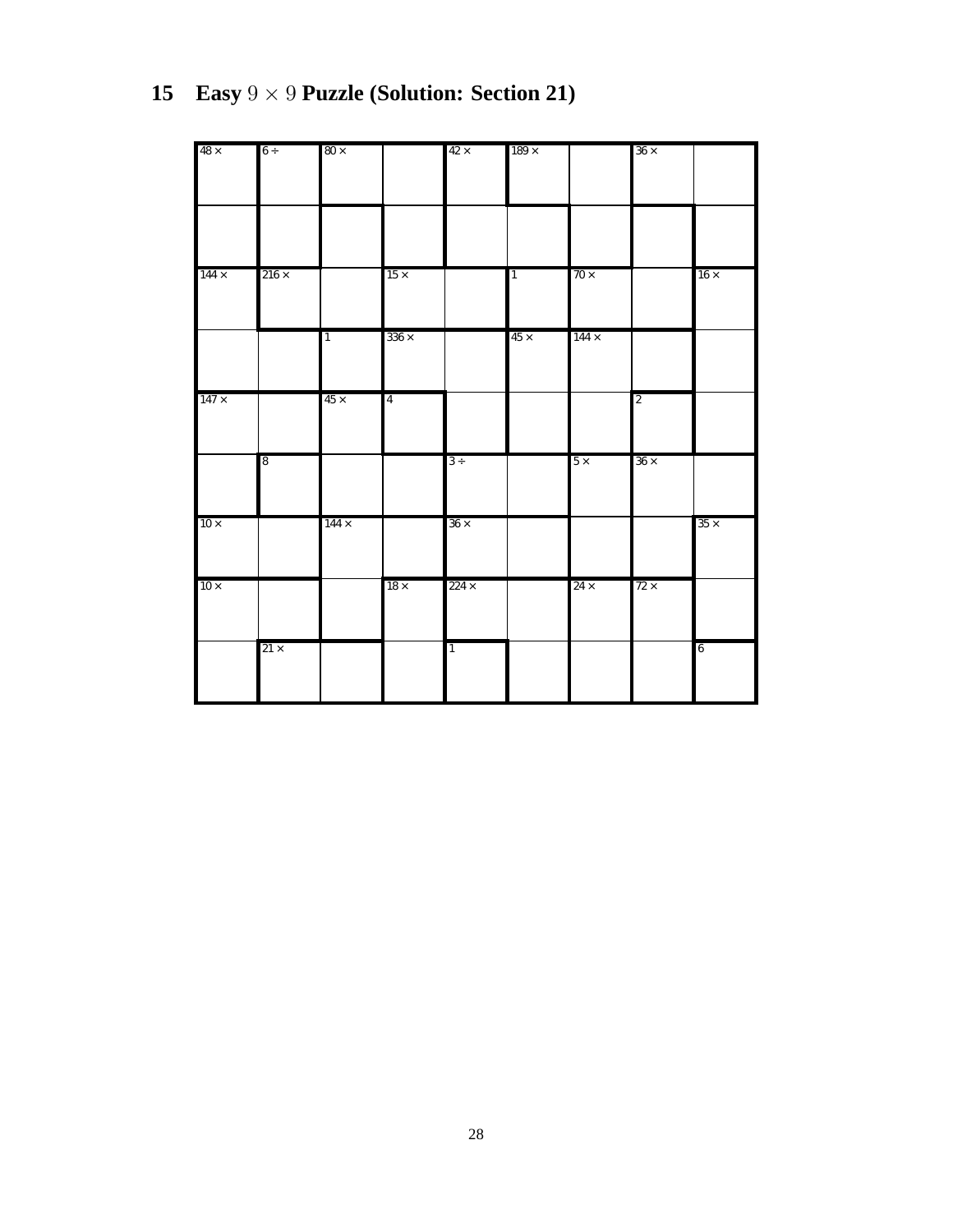| $7+$<br>3                | $3 -$<br>4           | $2\times$<br>1               | $\overline{2}$                           | $2 \times$<br>1        | $7+$<br>$\overline{2}$   | $\overline{4}$                     | $8+$<br>3                        |
|--------------------------|----------------------|------------------------------|------------------------------------------|------------------------|--------------------------|------------------------------------|----------------------------------|
| 4                        | 1                    | $7+$<br>$\overline{2}$       | $\overline{\mathbf{3}}$<br>3             | $\overline{2}$         | 3                        | 1                                  | 4                                |
| $6+$<br>$\overline{2}$   | 3                    | 4                            | 1                                        | $10+$<br>З             | 4                        | $\overline{2}$                     |                                  |
| 1                        | $9+$<br>$\mathbf{2}$ | 3                            | 4                                        | $\overline{4}$<br>4    | $6+$<br>1                | 3                                  | $\overline{2}$<br>$\overline{2}$ |
|                          |                      |                              |                                          |                        |                          |                                    |                                  |
| $11 +$<br>$\overline{4}$ | $6+$                 | 3                            | $\overline{2}$                           |                        | 3                        | $\overline{9}$ +<br>$\overline{2}$ | 4                                |
| 3                        | 4                    | $2 \times$<br>$\overline{2}$ |                                          | $8+$<br>4              | 1                        | 3                                  | $6+$<br>$\overline{2}$           |
| $7+$<br>$\overline{2}$   | 3                    | $8+$                         | 4                                        | $6 \times$<br>З        | $10 +$<br>$\overline{2}$ | 4                                  |                                  |
| $\mathbf{1}$<br>1        | $\overline{2}$       | 4<br>4                       | 3                                        | $\overline{2}$         | 4                        | 1<br>1                             | З                                |
|                          |                      |                              |                                          |                        |                          |                                    |                                  |
| $7+$                     | $\overline{3x}$      | $\overline{9}$ +             | $\overline{\mathbf{c}}$<br>$\mathcal{P}$ | $3\times$              | $9+$<br>ク                | $\boldsymbol{\Delta}$              | З                                |
| $\overline{4}$           | 3                    | $\overline{2}$               | $8+$<br>1                                | 3                      | 1                        | $6+$<br>$\overline{2}$             | $7+$<br>4                        |
| $2\times$<br>1           | $\overline{2}$       | 3                            | $\overline{4}$                           | $8+$<br>4              | 3                        | 1                                  | $\overline{2}$                   |
| $7+$<br>$\mathbf{2}$     | 4                    | 1                            | 3                                        | $6+$<br>$\overline{2}$ | 4                        | 3                                  | 1                                |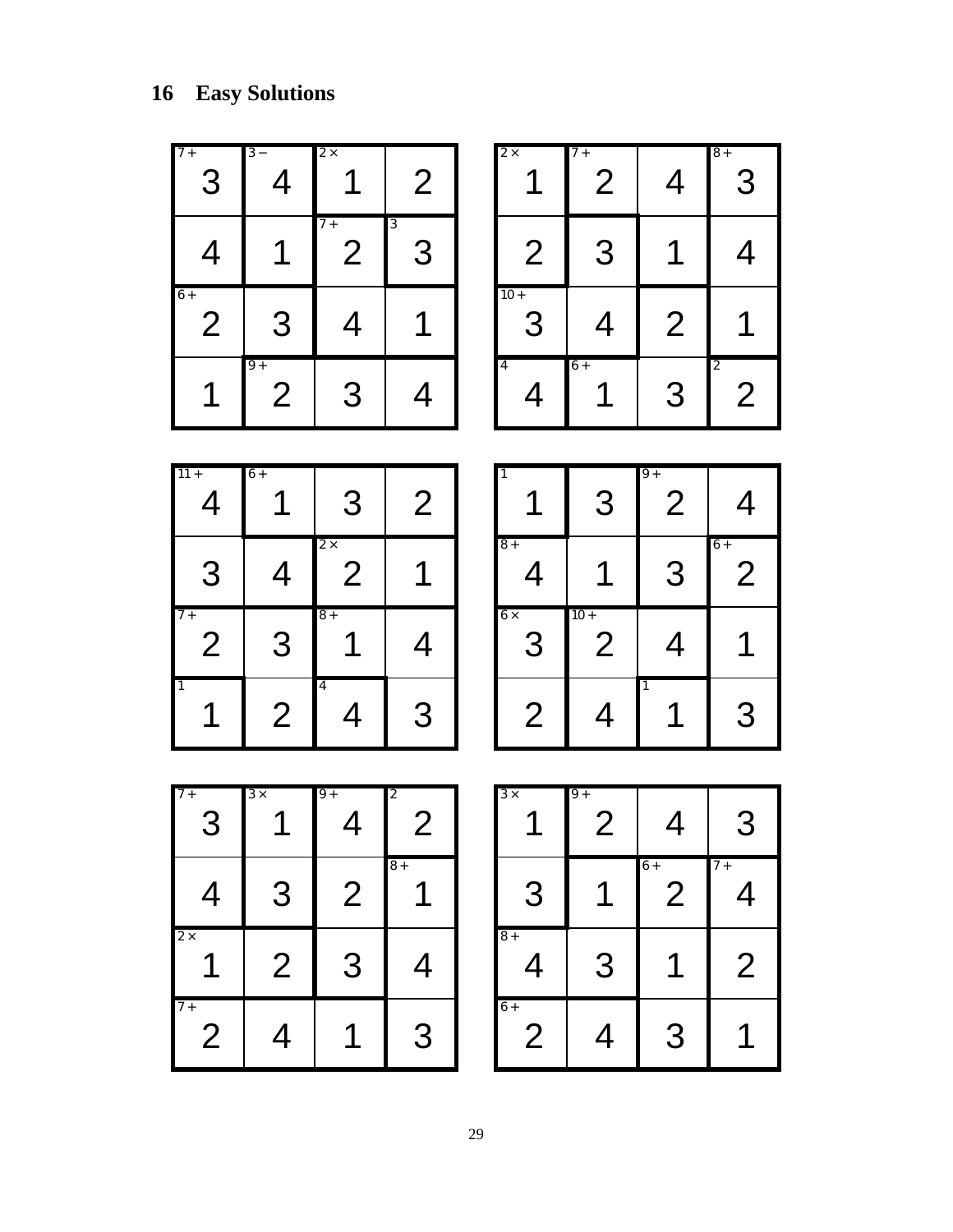# **17 Easy Add/Subtract Solutions**

| 3<br>3                 | $6+$<br>5              | $11 +$<br>6 | $11 +$                           | 4              | $6+$<br>2 |
|------------------------|------------------------|-------------|----------------------------------|----------------|-----------|
| $6+$<br>$\overline{2}$ |                        | 5           | 3<br>3                           | 6              |           |
| 4                      | 3<br>3                 | $6+$<br>2   | $1 -$<br>5                       | $12 +$         | 6         |
| 6<br>6                 | $6+$<br>$\overline{2}$ |             | 4                                | 3<br>3         | 5         |
| $4 -$<br>5             | 4                      | 3           | $13 +$<br>6                      | $\overline{2}$ | $4+$      |
|                        | $10 +$<br>6            | 4           | $\overline{2}$<br>$\overline{2}$ | 5              | 3         |

| $11 +$<br>5            | $12 +$<br>4         | $12 +$<br>6    | $\overline{2}$ | $4+$<br>3             | $3+$           |
|------------------------|---------------------|----------------|----------------|-----------------------|----------------|
| 6                      | 5                   | 3<br>3         | 4              | 1                     | $\overline{2}$ |
| $5+$<br>4              | 3                   | $7+$<br>5      | $9+$           | $\overline{2}$        | 6              |
| 1                      | $\overline{6}$<br>6 | $\overline{2}$ | 5<br>5         | $\overline{1}$ –<br>4 | 3              |
| $6+$<br>3              | $\overline{2}$      |                | 6              | $14 +$<br>5           | 4              |
| $3+$<br>$\overline{2}$ |                     | $13 +$<br>4    | 3              | 6<br>6                | 5              |

| $4+$<br>3              |             | $13 +$<br>$\overline{2}$ | 6      | 5                      | $\overline{4}$      |
|------------------------|-------------|--------------------------|--------|------------------------|---------------------|
| $6+$<br>5              | $8+$<br>2   | 6                        | $6+$   | $1 -$<br>4             | 3                   |
|                        | 5<br>5      | $5+$<br>4                | 2      | 3                      | $12 +$<br>6         |
| $10 +$<br>6            | 4           |                          | 3<br>3 | $9+$<br>$\overline{2}$ | 5                   |
| $6+$<br>$\overline{2}$ | $12 +$<br>3 | 5                        | 4      | 6                      |                     |
| 4                      | 6<br>6      | $2-$<br>3                | 5      |                        | $\overline{2}$<br>2 |

| $11 +$<br>5                  | 6                        | 3<br>3         | $11 +$<br>4    | $\overline{1}$ | $3+$<br>$\overline{2}$ |
|------------------------------|--------------------------|----------------|----------------|----------------|------------------------|
| $10 +$<br>4                  | $11 +$<br>5              | 6              | $\overline{2}$ | $7+$<br>3      |                        |
| 6                            | $3+$                     | $\overline{2}$ | 5              | 4              | $1 -$<br>3             |
| $\overline{\mathbf{3}}$<br>3 | $11 +$<br>$\overline{2}$ | 5              | $5 -$          | $13 +$<br>6    | 4                      |
| $6+$<br>1                    | 3                        | 4              | 6              | $\overline{2}$ | 5                      |
| $\overline{2}$               | $8+$<br>4                | 1              | 3              | $11 +$<br>5    | 6                      |

| $4+$<br>3      |                        | 5<br>5         | $15 +$<br>4         | 6                        | $\overline{2}$ |
|----------------|------------------------|----------------|---------------------|--------------------------|----------------|
| $9+$           | $\overline{4}$<br>4    | $13 +$<br>3    | 5                   | $10 +$<br>$\overline{2}$ | 6              |
| $\overline{2}$ | 6                      | 4              | 3<br>3              | $11 +$<br>5              |                |
| $10 +$<br>4    | $7+$<br>$\overline{2}$ | 6              | $8+$                | 3                        | 5              |
| 6              | 5                      | $3+$           | $\overline{2}$      | 4                        | 3<br>3         |
| 5<br>5         | $\overline{1}$ –<br>3  | $\overline{2}$ | $\overline{6}$<br>6 | $5+$                     | 4              |

| $\overline{\mathbf{3}}$<br>3 | $6+$<br>5              | $11 +$<br>6          | $11 +$                | 4              | $6+$<br>$\overline{2}$ |
|------------------------------|------------------------|----------------------|-----------------------|----------------|------------------------|
| $6+$<br>$\overline{2}$       |                        | 5                    | 3<br>3                | 6              | 4                      |
| 4                            | 3<br>3                 | $6+$<br>$\mathbf{2}$ | $\overline{1}$ –<br>5 | $12 +$         | 6                      |
| 6<br>6                       | $6+$<br>$\overline{2}$ |                      | 4                     | 3<br>3         | 5                      |
|                              |                        |                      |                       |                |                        |
| $4 -$<br>5                   | 4<br>$10+$             | 3                    | $13 +$<br>6           | $\overline{2}$ | $4+$                   |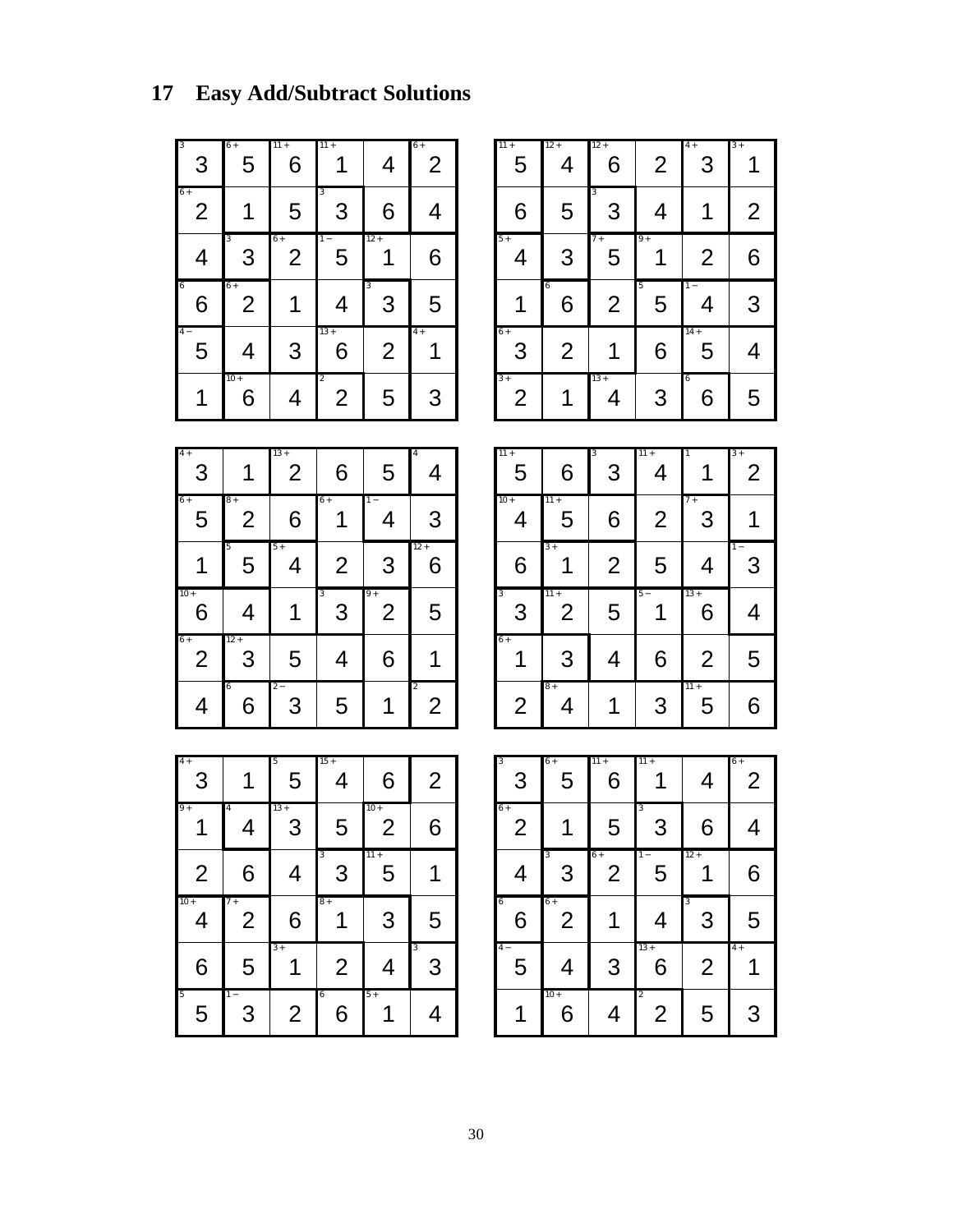# **18 Easy** 6 × 6 **Solutions**

| $3+$<br>6        | $6\times$<br>2 | 3                            | 4                | $15+$<br>5     |                |
|------------------|----------------|------------------------------|------------------|----------------|----------------|
| $\overline{2}$   | 3              | $20 \times$<br>5             |                  | 6              |                |
| $13 +$<br>4      | 6              | $\overline{\mathbf{c}}$<br>2 | $9+$<br>5        |                | 3              |
| 3<br>3           |                | $3 +$<br>6                   | $\overline{2}$   | $15 +$<br>4    | 5              |
| $20 \times$<br>5 | 4              | $6+$                         | 3                | $\overline{2}$ | 6              |
| $\overline{1}$   | $1 -$<br>5     | 4                            | $36 \times$<br>6 | 3              | $\overline{2}$ |

| $2 +$<br>6       | 3                | $5 \times$       | 5              | 4              | $12 +$<br>$\overline{2}$ |
|------------------|------------------|------------------|----------------|----------------|--------------------------|
| $40 \times$<br>5 | 4                | 3<br>3           | $7+$           | $\overline{2}$ | 6                        |
| $\overline{2}$   | $\overline{7}$ + | $14 +$<br>6      | 3              | 5              | 4                        |
| $\overline{1}$   | $\overline{2}$   | 4                | $3-$<br>6      | 3              | $5\times$<br>5           |
| $13 +$<br>3      | $11 +$<br>5      | $\overline{2}$   | 4              | $10 +$<br>6    |                          |
| 4                | 6                | $10 \times$<br>5 | $\overline{2}$ |                | 3                        |

| 6<br>6         | $\overline{2}$ | $9+$<br>3                     | 5                                | $\overline{1}$   | $7 +$<br>4     |
|----------------|----------------|-------------------------------|----------------------------------|------------------|----------------|
| $12 +$<br>4    | 6              | $10 \times$<br>$\overline{2}$ |                                  | $14 +$<br>5      | 3              |
| $20 \times$    | 4              | 5                             | $\overline{2}$<br>$\overline{2}$ | 3                | 6              |
| 5              | $2 +$<br>3     | 6                             | $2 +$<br>4                       | $\overline{2}$   | $\overline{1}$ |
| $6+$<br>3      | $10 +$<br>5    | 1                             | $15 +$<br>6                      | $40 \times$<br>4 | $\overline{2}$ |
| $\overline{2}$ |                | 4                             | 3                                | 6                | 5              |

| 6<br>6                     | $\overline{2} \times$<br>$\overline{2}$ | $16 \times$<br>4 |                  | $90 \times$<br>3                 | 5               |
|----------------------------|-----------------------------------------|------------------|------------------|----------------------------------|-----------------|
| $2 \div$<br>$\overline{2}$ | 1                                       | 3<br>3           | 4                | 5                                | 6               |
| 4                          | $50 \times$<br>5                        | $\overline{2}$   | $30 \times$<br>6 |                                  | $6 \times$<br>3 |
| $15 \times$<br>1           | $12 \times$<br>4                        | 5                | 3<br>3           | $24 \times$<br>6                 | $\overline{2}$  |
| 5                          | 3                                       | $60 \times$<br>6 | $\overline{2}$   | 4                                | $4 \div$        |
| 3                          | $6\div$<br>6                            |                  | 5                | $\overline{2}$<br>$\overline{2}$ | 4               |

| $20 \times$<br>4 | 5                | $24 \times$                   | $12 \times$<br>3              | $3 +$<br>$\overline{2}$ | 6              |
|------------------|------------------|-------------------------------|-------------------------------|-------------------------|----------------|
| $30 \times$<br>5 | 1                | 6                             | 4                             | $6\times$<br>3          | $\overline{2}$ |
| 3                | $\overline{2}$   | 4                             |                               | $30 \times$<br>6        | 5              |
| $3 +$<br>6       | $90 \times$<br>3 | 5                             | $40 \times$<br>$\overline{2}$ | $4\times$               | 4              |
| $\overline{2}$   | 6                | 3<br>3                        | 5                             | 4                       |                |
| $4 \div$         | 4                | $60 \times$<br>$\overline{2}$ | 6                             | 5                       | 3<br>3         |

| $18 \times$<br>3 | $24 \times$<br>4 | 6                                | 5<br>5                        | $2\times$         | $\overline{2}$ |
|------------------|------------------|----------------------------------|-------------------------------|-------------------|----------------|
| $\overline{2}$   | 3                | $96 \times$<br>4                 | 6                             | $10 \times$<br>5  |                |
| $30 \times$<br>5 | 6                |                                  | 4                             | $\overline{2}$    | 3<br>3         |
|                  |                  |                                  |                               |                   |                |
| $24 \times$<br>6 | $15 \times$<br>5 | $\overline{2}$<br>$\overline{2}$ | $12 \times$                   | 3                 | 4              |
| $\overline{4}$   | $10 \times$      | 3                                | $24 \times$<br>$\overline{2}$ | $180 \times$<br>6 | 5              |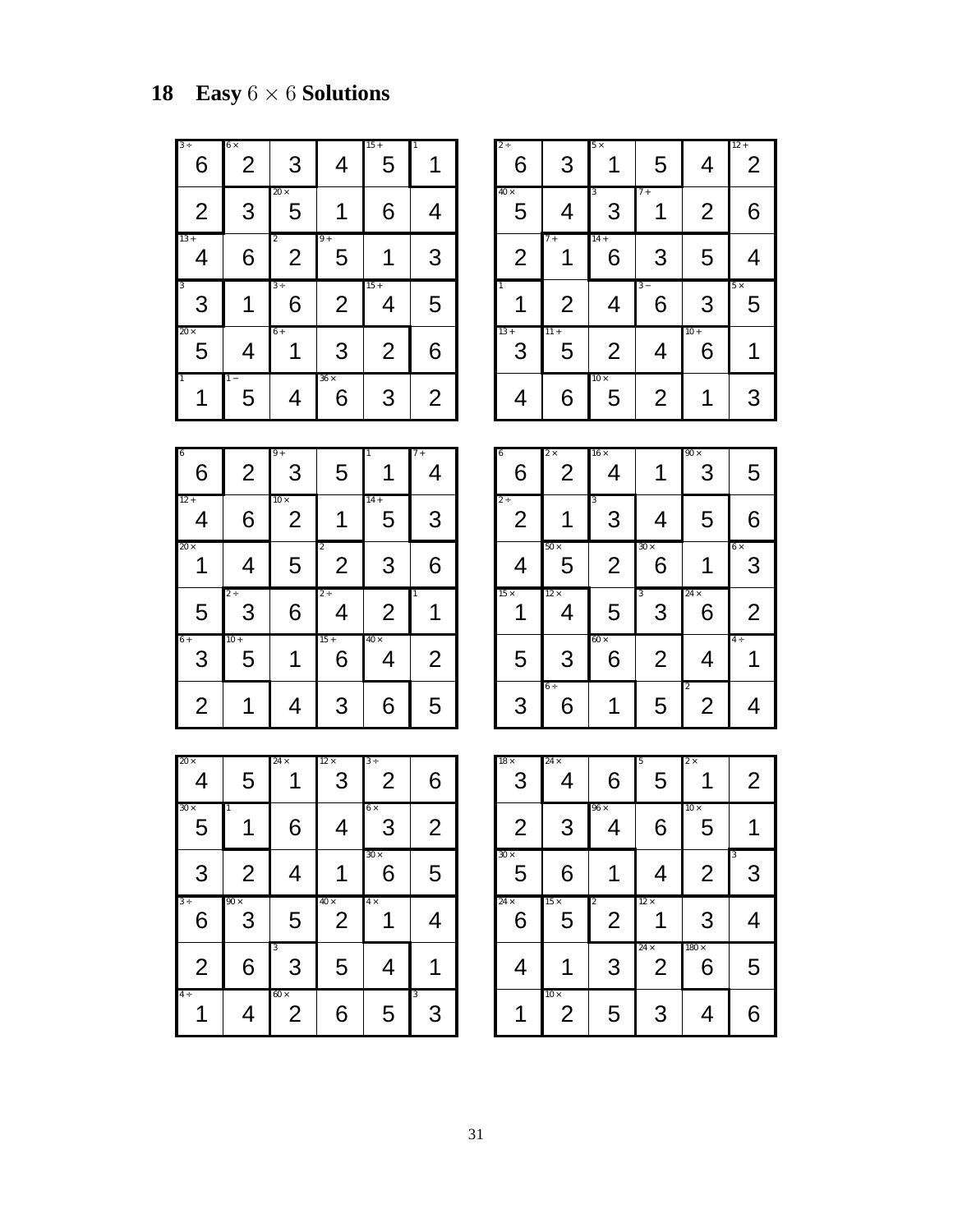## **19 Medium** 6 × 6 **Solutions**

| $\overline{\mathbf{c}}$<br>$\overline{2}$ | $24 \times$    | 6                           | 3<br>3                 | $20 \times$<br>4 | 5              |
|-------------------------------------------|----------------|-----------------------------|------------------------|------------------|----------------|
| $12 +$                                    | 3              | 4                           | $13 +$<br>6            | 5                | $\overline{2}$ |
| 6                                         | $\overline{2}$ | $15 \times$<br>3            | $10 +$<br>5            |                  | 4              |
| $19+$<br>4                                | 6              | 5                           | $7+$<br>$\overline{2}$ | $14 +$<br>3      | $\mathbf{1}$   |
| 5                                         | 4              | $2\times$<br>$\overline{2}$ | 1                      | 6                | 3              |
| $15 \times$<br>3                          | 5              |                             | 4                      | $\overline{2}$   | 6<br>6         |

| $5\times$<br>5      |                | $\overline{2}$ | 3<br>3         | $5 -$<br>6       | $12 +$<br>4    |
|---------------------|----------------|----------------|----------------|------------------|----------------|
| $9+$<br>6           | $11 +$<br>4    | 3              | $\overline{2}$ |                  | 5              |
|                     | 5<br>5         | $16 +$<br>6    | 4              | $\overline{2}$   | 3              |
| $\overline{2}$      | 6              | 4              | 5              | 3                |                |
| $\overline{4}$<br>4 | 3              | $15 +$         | 6              | $10 \times$<br>5 | $\overline{2}$ |
| $14 +$<br>3         | $\overline{2}$ | $16+$<br>5     | 1              | 4                | 6              |

 $13 + 11 + 1$  1 6 +

11 + **4** −

4 | 6 | 5 | 1 | 3 | 2

3 | 2 | 4 | 5 | 6 | 1

 $6 \mid 5 \mid 1 \mid 3 \mid 2 \mid 4$ 

 $10 +$  12 +

| $9+$           | $\overline{2}$ | $2 \div$<br>3  | 6                | 5<br>5         | 4              |
|----------------|----------------|----------------|------------------|----------------|----------------|
| $11 +$<br>5    | 4              | $\overline{2}$ | $2\times$        | $16 +$<br>6    | 3              |
| 6              | $15 +$<br>5    | 4              | $\overline{2}$   | 3              | $5 -$          |
| $15 +$<br>3    |                | 5              | $9+$<br>4        | $\overline{2}$ | 6              |
| 4              | 3<br>3         | $5 -$<br>6     | $15 \times$<br>5 | 1              | $\overline{2}$ |
| $\overline{2}$ | 6              |                | 3                | $1 -$<br>4     | 5              |

| $30\times$<br>5 |                             | $12 +$<br>$\overline{2}$         | 6                                | 4                   | 3              |
|-----------------|-----------------------------|----------------------------------|----------------------------------|---------------------|----------------|
| $\overline{2}$  | 3                           | $18 \times$<br>6                 | $16 +$<br>4                      |                     | 5              |
| $4 +$           | 4                           | 3                                | $\overline{c}$<br>$\overline{2}$ | 5                   | 6              |
|                 |                             |                                  |                                  |                     |                |
| $20 +$<br>6     | $6\times$<br>$\overline{2}$ | 3                                | $4 \div$                         | $\overline{4}$<br>4 | 5              |
| 3               | 5                           | 6                                | 4                                | $8+$                | $\overline{2}$ |
| $4 \div$        |                             | $\overline{c}$<br>$\overline{2}$ | $6\times$<br>3                   | 5<br>5              | 6              |

 $14 + 3 \times 19 +$ 

11 +

1 − 6  $3 \times$ 

5 3 1 2 6 4

1 6 4 5 2 3

2 | 4 | 5 | 6 | 3 | 1

| $\overline{\mathbf{3}}$<br>3 | $18 +$<br>5    | 4              | $11 +$<br>6      |                          | $\overline{2}$      |
|------------------------------|----------------|----------------|------------------|--------------------------|---------------------|
| $2\times$                    | 3              | 5              | 4                | $11 +$<br>$\overline{2}$ | 6                   |
| $\overline{2}$               | 4              | 6              | $30 \times$<br>5 | $17+$<br>3               |                     |
| $1 -$<br>5                   | $2\times$      | $\overline{2}$ | 3                | 6                        | $\overline{4}$<br>4 |
| 4                            | $12 +$<br>6    |                | $\overline{2}$   | 5                        | 3                   |
| 6<br>6                       | $\overline{2}$ | 3              | $\overline{1}$   | $9+$<br>4                | 5                   |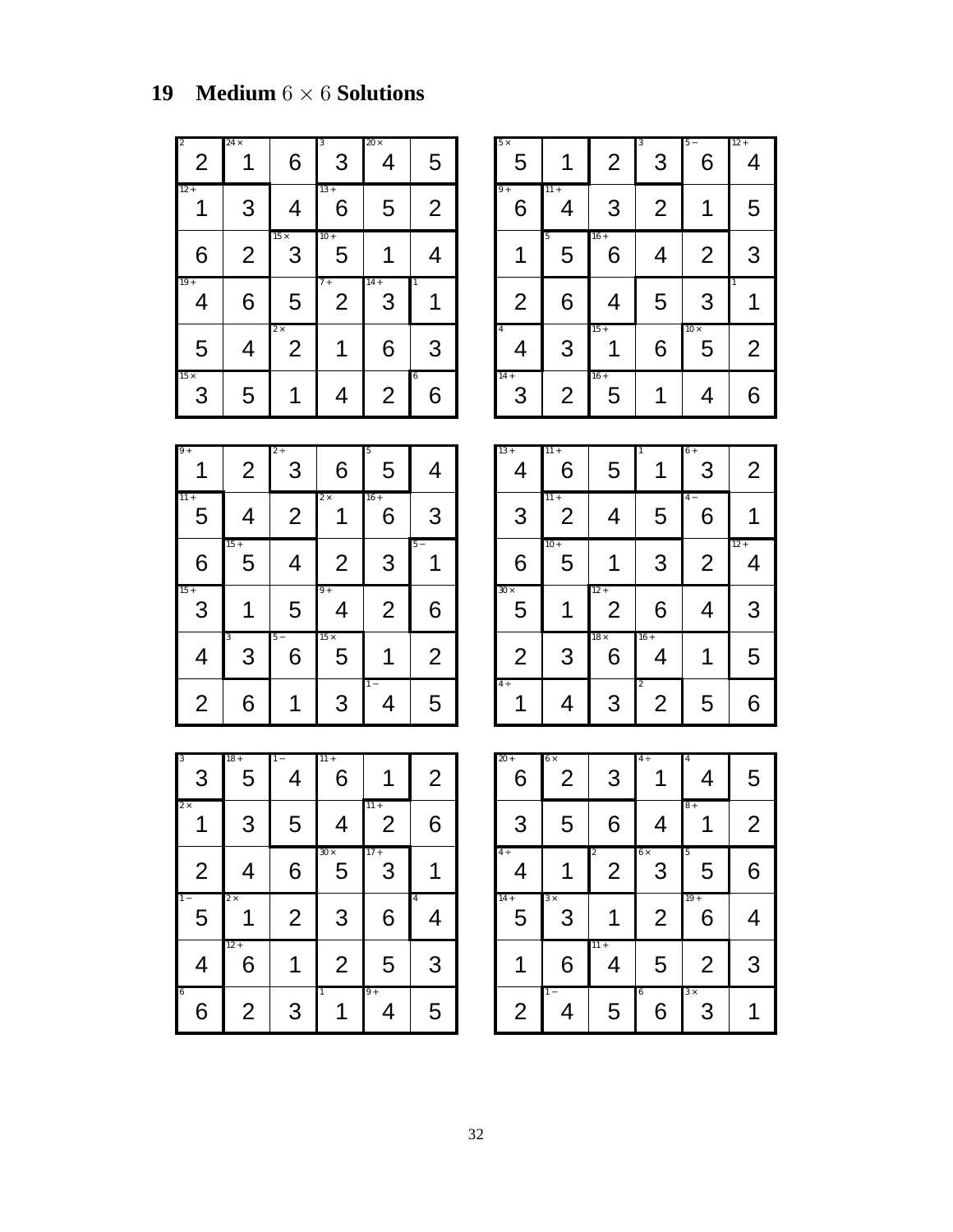## **20 Difficult** 6 × 6 **Solutions**

| $\overline{1}$ | $11 +$<br>3    | $11 +$<br>6 | $12 +$<br>5            | 4                       | $3+$<br>$\overline{2}$ |
|----------------|----------------|-------------|------------------------|-------------------------|------------------------|
| $11 +$<br>4    | $\overline{2}$ | 5           | 3                      | $10 +$<br>6             |                        |
| 5              | 6              | $6+$<br>2   | 4                      |                         | 3                      |
| $\overline{2}$ | $10 +$<br>5    |             | 6<br>6                 | $1 -$<br>3              | 4                      |
| $3 -$<br>6     | 4              | $8+$<br>3   |                        | $13+$<br>$\overline{2}$ | 5                      |
| 3              | $\overline{1}$ | 4           | $7+$<br>$\overline{2}$ | 5                       | 6                      |

| $11 +$<br>$\overline{2}$ | 3                                | 6              | $15 +$<br>5 | 4                      |                |
|--------------------------|----------------------------------|----------------|-------------|------------------------|----------------|
| $4 -$                    | 5                                | 3              | 6           | $7+$<br>$\overline{2}$ | 4              |
| $9+$<br>4                | $10 +$<br>6                      | 1              | $10 +$<br>3 | 5                      | $\overline{2}$ |
|                          |                                  |                |             |                        |                |
| 5                        | $\overline{2}$<br>$\overline{2}$ | $11 +$<br>4    | $3 -$<br>1  | $9+$<br>6              | 3              |
| $11 +$<br>6              | 1                                | $\overline{2}$ | 4           | 3                      | $11 +$<br>5    |

| $9+$<br>$\overline{2}$ | $14 +$<br>6              | 5                      | 3                      | $5+$                     | 4                                |
|------------------------|--------------------------|------------------------|------------------------|--------------------------|----------------------------------|
| 1                      | $12 +$<br>$\overline{2}$ | 4                      | 6                      | $12 +$<br>3              | 5                                |
| 6                      | 5<br>5                   |                        | $6+$<br>$\overline{2}$ | 4                        | 3                                |
| 5<br>5                 | $5+$                     | 3                      | 4                      | $11 +$<br>$\overline{2}$ | 6                                |
| $10 +$<br>4            | 3                        | $3-$<br>$\overline{2}$ | 5                      | $12 +$<br>6              |                                  |
| 3                      | $11 +$<br>4              | 6                      |                        | 5                        | $\overline{2}$<br>$\overline{2}$ |

| $3+$                         | $\overline{2}$ | $15 +$<br>6                      | 5              | 4                      | 3<br>3         |
|------------------------------|----------------|----------------------------------|----------------|------------------------|----------------|
| $11 +$<br>5                  |                | $9+$<br>4                        | $\overline{2}$ | $15 +$<br>3            | 6              |
| $\overline{\mathbf{4}}$<br>4 | 5              | $\overline{c}$<br>$\overline{2}$ | 3              | 6                      |                |
|                              |                |                                  |                |                        |                |
| $14 +$<br>3                  | 6              | 5                                | 1              | $7+$<br>$\overline{2}$ | $11 +$<br>4    |
| 6<br>6                       | 3              | $6+$                             | 4              | 5                      | $\overline{2}$ |

| 6<br>6         | $\overline{2}$ | $9+$<br>3              | 5                                | $\,1$                  | $7+$           |
|----------------|----------------|------------------------|----------------------------------|------------------------|----------------|
| $12 +$<br>4    | 6              | $3-$<br>$\overline{2}$ |                                  | $14 +$<br>5            | 3              |
| $10 +$         | 4              | 5                      | $\overline{2}$<br>$\overline{2}$ | 3                      | 6              |
| 5              | $9+$<br>3      | 6                      | $2 -$<br>4                       | $\overline{2}$         | 1              |
| $6+$<br>3      | $10 +$<br>5    |                        | $15+$<br>6                       | $\overline{11}$ +<br>4 | $\overline{2}$ |
| $\overline{2}$ |                | 4                      | 3                                | 6                      | 5              |

| 5<br>5         | $10 +$<br>6            | $8+$<br>4                | $8+$                     | $\overline{2}$ | $5+$<br>3      |
|----------------|------------------------|--------------------------|--------------------------|----------------|----------------|
| $11 +$<br>6    | 4                      |                          | 3                        | 5              | $\overline{2}$ |
| 4              | 3<br>3                 | $13 +$<br>$\overline{2}$ | $11 +$<br>6              | $10 +$         | 5              |
|                | $3+$<br>$\overline{2}$ | 6                        | 5                        | 3<br>3         | 4              |
| $1 -$<br>3     |                        | 5                        | $12 +$<br>$\overline{2}$ | 4              | $5 -$<br>6     |
| $\overline{2}$ | $12 +$<br>5            | 3                        | 4                        | 6              |                |